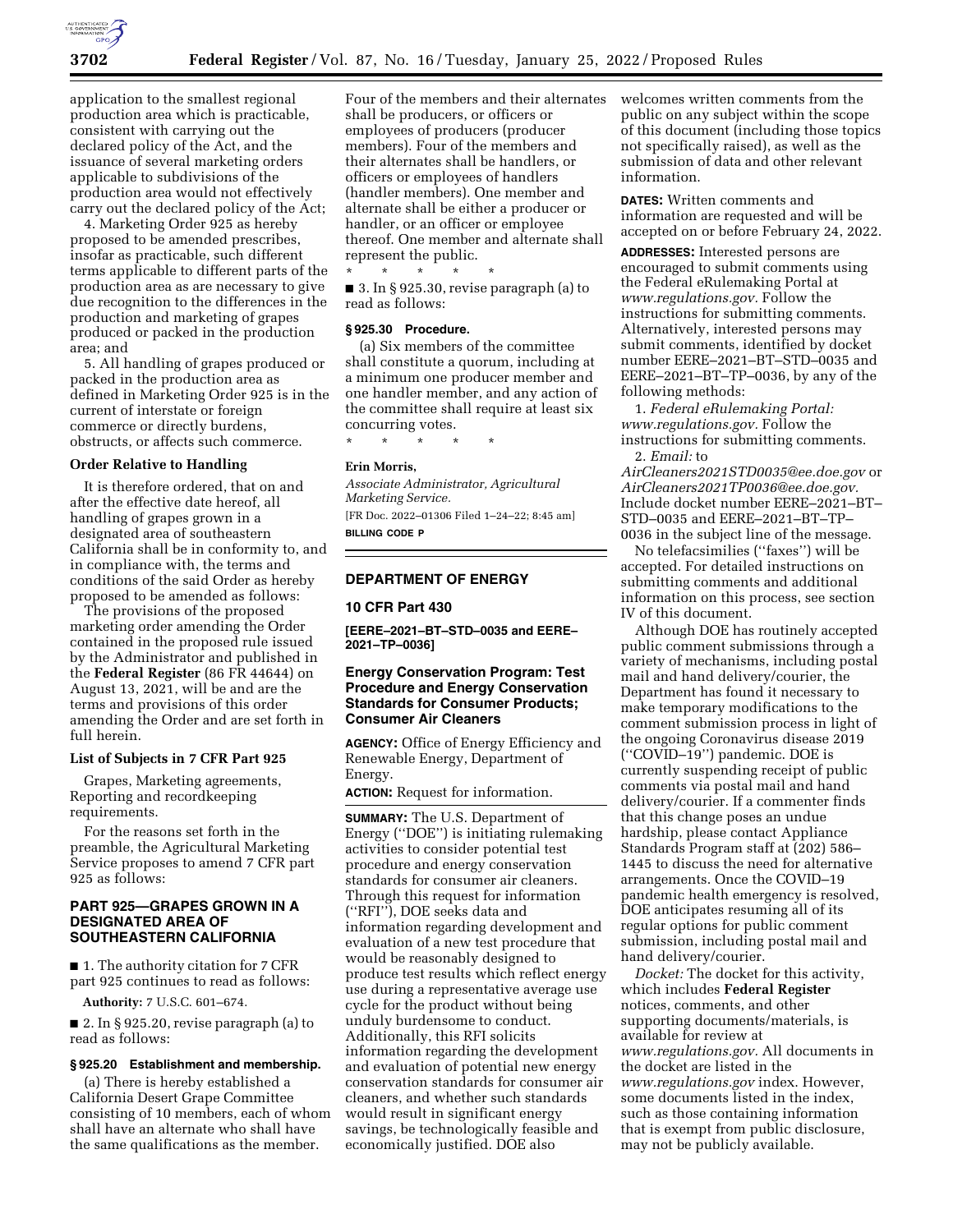The docket web pages can be found at: *[www.regulations.gov/docket/EERE–](https://www.regulations.gov/docket/EERE-2021-BT-TP-0036)  [2021–BT–TP–0036](https://www.regulations.gov/docket/EERE-2021-BT-TP-0036) and [www.regulations.gov/docket/EERE–](https://www.regulations.gov/docket/EERE-2021-BT-STD-0035)  [2021–BT–STD–0035.](https://www.regulations.gov/docket/EERE-2021-BT-STD-0035)* The docket web page contains instructions on how to access all documents, including public comments, in the docket. See section IV for information on how to submit comments through *[www.regulations.gov.](http://www.regulations.gov)* 

## **FOR FURTHER INFORMATION CONTACT:**

Dr. Stephanie Johnson, U.S. Department of Energy, Office of Energy Efficiency and Renewable Energy, Building Technologies Office, EE–5B, 1000 Independence Avenue SW, Washington, DC 20585–0121. Telephone: (202) 287–1943. Email: *[ApplianceStandardsQuestions@](mailto:ApplianceStandardsQuestions@ee.doe.gov) [ee.doe.gov.](mailto:ApplianceStandardsQuestions@ee.doe.gov)* 

Ms. Amelia Whiting, U.S. Department of Energy, Office of the General Counsel, GC–33, 1000 Independence Avenue SW, Washington, DC 20585–0121. Telephone: (202) 586–2588. Email: *[Amelia.Whiting@hq.doe.gov.](mailto:Amelia.Whiting@hq.doe.gov)* 

For further information on how to submit a comment or review other public comments and the docket, contact the Appliance and Equipment Standards Program staff at (202) 287– 1445 or by email: *[ApplianceStandardsQuestions@](mailto:ApplianceStandardsQuestions@ee.doe.gov)*

*[ee.doe.gov.](mailto:ApplianceStandardsQuestions@ee.doe.gov)* 

### **SUPPLEMENTARY INFORMATION:**

### **Table of Contents**

#### I. Introduction

- A. Statutory Authority
- B. Rulemaking History
- C. Rulemaking Process for Test Procedure D. Rulemaking Process for Energy
- Conservation Standards
- E. Deviation From Appendix A
- II. Request for Information and Comments Pertaining to Potential Test Procedure
	- A. Scope and Definition
	- B. Test Procedure for Consumer Air
	- Cleaners 1. Current Industry Test Procedure 2. Other Test Procedures
	-
- C. Metric for Consumer Air Cleaners III. Request for Information and Comments
- Pertaining to Potential Energy Conservation Standards
- A. Market and Technology Assessment 1. Product Classes
- 2. Technology Assessment
- B. Screening Analysis
- C. Engineering Analysis
- 1. Efficiency Analysis
- 2. Cost Analysis
- D. Distribution Channels and Markups Analysis
- E. Energy Use Analysis 1. Consumer Samples and Market Breakdowns
- 2. Operating Hours
- F. Life-Cycle Cost and Payback Period Analyses

G. Repair and Maintenance Costs H. Shipments I. National Impact Analysis

- J. Manufacturer Impact Analysis
- IV. Submission of Comments

#### **I. Introduction**

Consumer air cleaners are not currently subject to a DOE test procedure or energy conservation standards. On September 16, 2021, DOE published a notice of proposed determination (''NOPD'') in which DOE tentatively determined that consumer air cleaners qualify as a ''covered product'' under the Energy Policy and Conservation Act, as amended (''EPCA'') 1 (''September 2021 NOPD''). 86 FR 51629. DOE tentatively determined in the September 2021 NOPD that coverage of consumer air cleaners is necessary or appropriate to carry out the purposes of EPCA, and that the average U.S. household energy use for consumer air cleaners is likely to exceed 100 kilowatt-hours (''kWh'') per year. *Id.* 

The following sections discuss DOE's authority to establish test procedures and energy conservation standards for covered products, relevant background information regarding DOE's consideration of establishing federal regulations for consumer air cleaners, if DOE determines such products are covered products, and a discussion of DOE's rulemaking process for test procedures and energy conservation standards.

#### *A. Statutory Authority*

EPCA authorizes DOE to regulate the energy efficiency of a number of consumer products and certain industrial equipment. (42 U.S.C. 6291– 6317) Title III, Part B 2 of EPCA established the Energy Conservation Program for Consumer Products Other Than Automobiles, which sets forth a variety of provisions designed to improve energy efficiency for certain products, referred to as ''covered products.'' 3 In addition to specifying a list of consumer products that are covered products, EPCA contains provisions that enable the Secretary of Energy to classify additional types of consumer products as covered products. To classify a consumer product as a covered product, the Secretary must determine that:

(1) Classifying the product as a covered product is necessary or

appropriate to carry out the purposes of EPCA; and

(2) The average annual per household 4 energy use by products of such type is likely to exceed 100 kWh (or British thermal unit (''Btu'') equivalent) per year. (42 U.S.C. 6292(b)(1)) As stated, DOE has preliminarily determined that consumer air cleaners are covered products. 86 FR 51629.

The energy conservation program under EPCA consists essentially of four parts: (1) Testing, (2) labeling, (3) Federal energy conservation standards, and (4) certification and enforcement procedures. Relevant provisions of EPCA include definitions (42 U.S.C. 6291), test procedures (42 U.S.C. 6293), labeling provisions (42 U.S.C. 6294), energy conservation standards (42 U.S.C. 6295), and the authority to require information and reports from manufacturers (42 U.S.C. 6296).

Federal energy efficiency requirements for covered products established under EPCA generally supersede State laws and regulations concerning energy conservation testing, labeling, and standards. (42 U.S.C. 6297) DOE may, however, grant waivers of Federal preemption for particular State laws or regulations, in accordance with the procedures and other provisions of EPCA. (42 U.S.C. 6297(d))

The Federal testing requirements consist of test procedures that manufacturers of covered products must use as the basis for: (1) Certifying to DOE that their products comply with the applicable energy conservation standards adopted pursuant to EPCA (42 U.S.C. 6295(s)), and (2) making other representations about the efficiency of that product (42 U.S.C. 6293(c)). Similarly, DOE must use these test procedures to determine whether the product complies with relevant

(1) *Group quarters* means living quarters that are occupied by an institutional group of 10 or more unrelated persons, such as a nursing home, military barracks, halfway house, college dormitory, fraternity or sorority house, convent, shelter, jail or correctional institution.

(2) *Housing unit* means a house, an apartment, a group of rooms, or a single room occupied as separate living quarters, but does not include group quarters.

- (3) *Separate living quarters* means living quarters: (i) To which the occupants have access either:
- (A) Directly from outside of the building, or
- 

(B) Through a common hall that is accessible to other living quarters and that does not go through someone else's living quarters, and

(ii) Occupied by one or more persons who live and eat separately from occupant(s) of other living quarters, if any, in the same building. 10 CFR 430.2.

<sup>1</sup>All references to EPCA in this document refer to the statute as amended through the Energy Act

of 2020, Public Law 116–260 (Dec. 27, 2020).<br><sup>2</sup> For editorial reasons, upon codification in the U.S. Code, Part B was redesignated Part A.

<sup>&</sup>lt;sup>3</sup>The enumerated list of covered products is at 42 U.S.C. 6292(a)(1)–(19).

<sup>4</sup> DOE has defined ''household'' to mean an entity consisting of either an individual, a family, or a group of unrelated individuals, who reside in a particular housing unit. For the purpose of this definition: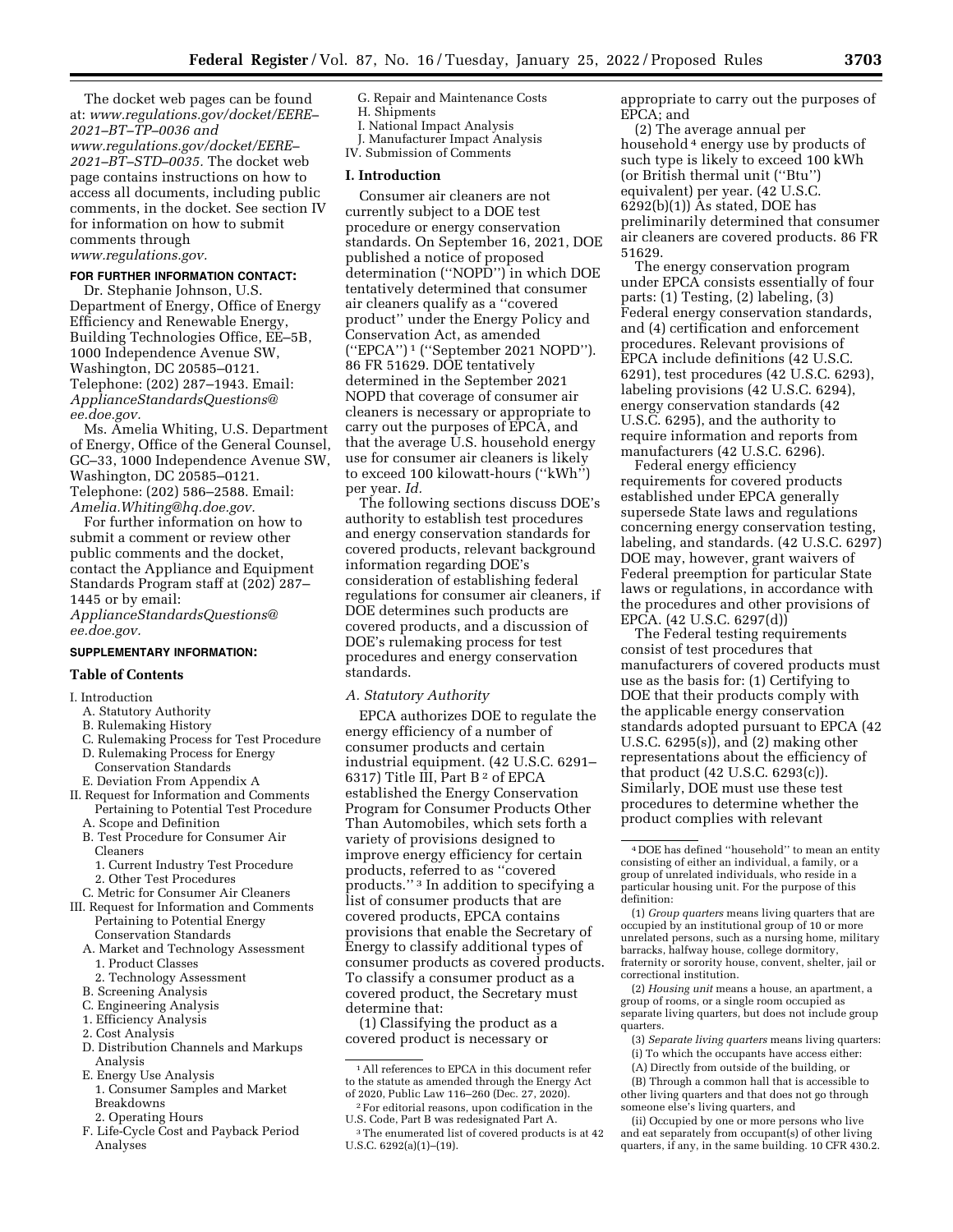standards promulgated under EPCA. (42 U.S.C. 6295(s))

In 42 U.S.C. 6293, EPCA sets forth the criteria and procedures DOE must follow when prescribing or amending test procedures for covered products. Specifically, EPCA provides that DOE may, in accordance with certain requirements, prescribe test procedures for any consumer product classified as a covered product under section 6292(b). (42 U.S.C. 6293(b)(1)(B)) EPCA requires that any test procedures prescribed or amended under this section must be reasonably designed to produce test results which reflect energy efficiency, energy use or estimated annual operating cost of a given type of covered product during a representative average use cycle and must not be unduly burdensome to conduct. (42 U.S.C. 6293(b)(3))

In addition, EPCA requires DOE to amend its test procedures for all covered products to integrate measures of standby mode and off mode energy consumption into the overall energy efficiency, energy consumption, or other energy descriptor. (42 U.S.C. 6295(gg)(2)(A)) When doing so, DOE must take into consideration the most current versions of Standards 62301 and 62087 of the International Electrotechnical Commission (''IEC''), unless the current test procedure already incorporates the standby mode and off mode energy consumption, or if such integration is technically infeasible. If an integrated test procedure is technically infeasible, DOE must prescribe separate standby mode and off mode energy use test procedures for the covered product, if a separate test is technically feasible. (*Id.*)

If the Secretary determines, on her own behalf or in response to a petition by any interested person, that a test procedure should be prescribed, the Secretary shall promptly publish in the **Federal Register** a proposed test procedure and afford interested persons an opportunity to present oral and written data, views, and arguments with respect to such a procedure. The comment period on a proposed rule to amend a test procedure shall be at least 60 days and no more than 270 days. In prescribing or amending a test procedure, the Secretary shall take into account such information as the Secretary determines relevant to such procedure, including technological developments relating to energy use or energy efficiency of the type (or class) of covered products involved. (42 U.S.C. 6293(b)(2)) In prescribing a new or amended test procedure, DOE must follow the statutory criteria of 42 U.S.C. 6293(b)(3)–(4), as discussed further in

section I.C of this document, and follow the rulemaking procedures set out in 42 U.S.C. 6293(b)(2). Before prescribing any final test procedure, the Secretary must publish a proposed test procedure in the **Federal Register**, and afford interested persons an opportunity (of not less than 60 days' duration) to present oral and written data, views, and arguments on the proposed test procedure. (42 U.S.C. 6293(b)(2)).

Similarly, DOE must follow specific statutory criteria for prescribing new or amended standards for covered products. Following a coverage determination, DOE may prescribe an energy conservation standard for any type (or class) of covered products of a type specified in section 6292(a)(20) of EPCA, if the substantive and procedural requirements of 42 U.S.C. 6295(o) and (p) are met and the Secretary determines that: (1) The average per household energy use within the United States by products of such type (or class) exceeded 150 kWh (or its Btu equivalent) for any 12-month period ending before such determination; (2) the aggregate household energy use within the United States by products of such type (or class) exceeded 4,200,000,000 kWh (or its Btu equivalent) for any such 12-month period; (3) substantial improvement in the energy efficiency of products of such type (or class) is technologically feasible; and (4) the application of a labeling rule under section 6294 of this title to such type (or class) is not likely to be sufficient to induce manufacturers to produce, and consumers and other persons to purchase, covered products of such type (or class) which achieve the maximum energy efficiency which is technologically feasible and economically justified. (42 U.S.C. 6295(l)(1)) Further, any new or amended standard for covered products of a type specified in paragraph (20) of section 6292(a) of this title shall not apply to products manufactured within 5 years after the publication of a final rule establishing such standard. (42 U.S.C. 6295(1)(2)

Further, EPCA requires that any new or amended energy conservation standard prescribed by the Secretary be designed to achieve the maximum improvement in energy or water efficiency that is technologically feasible and economically justified. (42 U.S.C. 6295(o)(2)(A)) The Secretary may not prescribe an amended or new standard that will not result in significant conservation of energy, or is not technologically feasible or economically justified. (42 U.S.C. 6295(o)(3)) DOE must evaluate proposed new standards against the criteria of 42

U.S.C. 6295(o), as described further in section I.D of this document, and follow the rulemaking procedures set out in 42 U.S.C. 6295(p). DOE is publishing this RFI consistent with its authority and these obligations.

#### *B. Rulemaking History*

DOE has not previously conducted a rulemaking for consumer air cleaners. As stated, DOE tentatively determined in the September 2021 NOPD that: Coverage of consumer air cleaners is necessary or appropriate to carry out the purposes of EPCA; the average U.S. household energy use for consumer air cleaners is likely to exceed 100 kWh per year; and thus, consumer air cleaners qualify as a ''covered product'' under EPCA. 86 FR 51629. In the September 2021 NOPD, DOE sought comment on: (1) A proposed definition for consumer air cleaners; (2) the energy use analysis conducted in support of the September 2021 NOPD; and (3) additional information and data to support DOE's preliminary determination to classify consumer air cleaners as a covered product under EPCA. 86 FR 51629, 51632–51633.

DOE is currently evaluating comments received from interested parties in response to the September 2021 NOPD. DOE will address these comments and publish a final decision on coverage as a separate notice.

### *C. Rulemaking Process for Test Procedure*

As stated, EPCA requires that any test procedure prescribed or amended must be reasonably designed to produce test results which reflect energy efficiency, energy use or estimated annual operating cost of a particular type of covered product during a representative average use cycle and not be unduly burdensome to conduct. (42 U.S.C. 6293(b)(3))

DOE will publish a notification in the **Federal Register** (*e.g.,* an RFI or notice of data availability (''NODA'')) whenever DOE is considering initiation of a rulemaking to establish or amend a test procedure. Section 8(a) of the Process Rule.

As part of such document(s), DOE will solicit submission of comments, data, and information on whether DOE should proceed with the rulemaking. Potential topics include whether a test procedure rule would more accurately measure energy efficiency, energy use, or estimated annual operating cost of a product during a representative average use cycle or period of use without being unduly burdensome to conduct; or reduce testing burden. Based on the information received in response to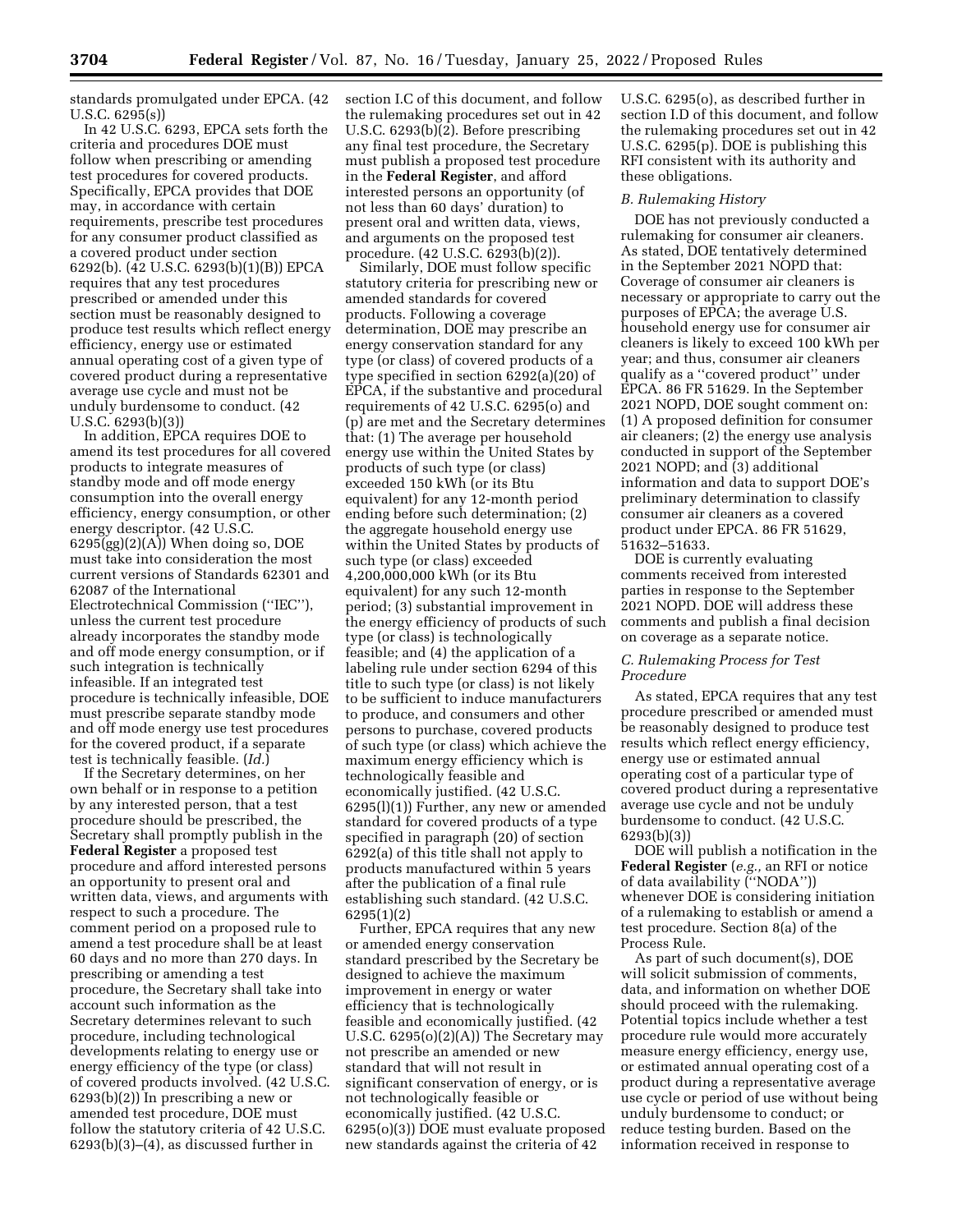such request and its own analysis, DOE will determine whether to proceed with a rulemaking for a new or amended test procedure. Section 8(a)(1) and (a)(2) of the Process Rule.

As detailed throughout this RFI, DOE is publishing this document seeking input and data from interested parties to aid in DOE's determination whether (and if so, how) to establish a test procedure for consumer air cleaners.

### *D. Rulemaking Process for Energy Conservation Standards*

As stated previously, following a coverage determination, DOE may prescribe an energy conservation standard for any type (or class) of covered products of a type specified in section 6292(a)(20) of EPCA, if the substantive and procedural requirements in 42 U.S.C. 6295(o) and (p) are met and the Secretary determines that: (1) The average per household energy use within the United States by products of such type (or class) exceeded 150 kWh (or its Btu equivalent) for any 12-month period ending before such determination; (2) the aggregate household energy use within the United States by products of such type (or class) exceeded 4,200,000,000 kWhs (or its Btu equivalent) for any such 12-month period; (3) substantial improvement in the energy efficiency of products of such type (or class) is technologically feasible; and (4) the application of a labeling rule under section 6294 of this title to such type (or class) is not likely to be sufficient to induce manufacturers to produce, and consumers and other persons to purchase, covered products of such type (or class) which achieve the maximum energy efficiency which is technologically feasible and economically justified. (42 U.S.C. 6295(l)(1)) Further, any new or amended standard for covered products of a type

specified in paragraph (20) of section 6292(a) of this title shall not apply to products manufactured within 5 years after the publication of a final rule establishing such standard. (42 U.S.C. 6295(1)(2)

DOE must follow specific statutory criteria for prescribing new or amended standards for covered products. As stated, EPCA requires that any new or amended energy conservation standard prescribed by the Secretary be designed to achieve the maximum improvement in energy (or water efficiency for certain products specified by EPCA) that is technologically feasible and economically justified. (42 U.S.C.  $6295(o)(2)(A)$ ) Furthermore, DOE may not adopt any standard that would not result in the significant conservation of energy. (42 U.S.C. 6295(o)(3))

The significance of energy savings offered by a new or amended energy conservation standard cannot be determined without knowledge of the specific circumstances surrounding a given rulemaking.5 For example, the United States rejoined the Paris Agreement on February 19, 2021. As part of that agreement, the United States has committed to reducing greenhouse gas (''GHG'') emissions in order to limit the rise in mean global temperature. As such, energy savings that reduce GHG emission have taken on greater importance. Additionally, some covered products and equipment have most of their energy consumption occur during periods of peak energy demand. The impacts of these products on the energy infrastructure can be more pronounced than products with relatively constant demand. In evaluating the significance of energy savings, DOE considers differences in primary energy and fullfuel-cycle (''FFC'') effects for different covered products and equipment when determining whether energy savings are

significant. Primary energy and FFC effects include the energy consumed in electricity production (depending on load shape), in distribution and transmission, and in extracting, processing, and transporting primary fuels (*i.e.,* coal, natural gas, petroleum fuels), and thus present a more complete picture of the impacts of energy conservation standards.

Accordingly, DOE evaluates the significance of energy savings on a caseby-case basis.

To determine whether a standard is economically justified, EPCA requires that DOE determine whether the benefits of the standard exceed its burdens by considering, to the greatest extent practicable, the following seven factors:

(1) The economic impact of the standard on the manufacturers and consumers of the affected products;

(2) The savings in operating costs throughout the estimated average life of the product compared to any increases in the initial cost, or maintenance expenses;

(3) The total projected amount of energy and water (if applicable) savings likely to result directly from the standard;

(4) Any lessening of the utility or the performance of the products likely to result from the standard;

(5) The impact of any lessening of competition, as determined in writing by the Attorney General, that is likely to result from the standard;

(6) The need for national energy and water conservation; and

(7) Other factors the Secretary considers relevant.

# $(42 \text{ U.S.C. } 6295(o)(2)(B)(i)(I)–(VII))$

DOE fulfills these and other applicable requirements by conducting a series of analyses throughout the rulemaking process. Table I.1 shows the individual analyses that are performed to satisfy each of the requirements within EPCA.

| <b>EPCA</b> requirement                                                           | Corresponding DOE analysis                                                                                                                         |
|-----------------------------------------------------------------------------------|----------------------------------------------------------------------------------------------------------------------------------------------------|
|                                                                                   | • Shipments Analysis.<br>• National Impact Analysis.<br>• Energy and Water Use Determination.                                                      |
|                                                                                   | • Market and Technology Assessment.<br>• Screening Analysis.<br>• Engineering Analysis.                                                            |
| Economic Justification:                                                           |                                                                                                                                                    |
| 1. Economic Impact on Manufacturers and Consumers                                 | • Manufacturer Impact Analysis.<br>• Life-Cycle Cost and Payback Period Analysis.<br>• Life-Cycle Cost Subgroup Analysis.<br>• Shipments Analysis. |
| 2. Lifetime Operating Cost Savings Compared to Increased Cost<br>for the Product. | • Markups for Product Price Determination.<br>• Energy and Water Use Determination.<br>• Life-Cycle Cost and Payback Period Analysis.              |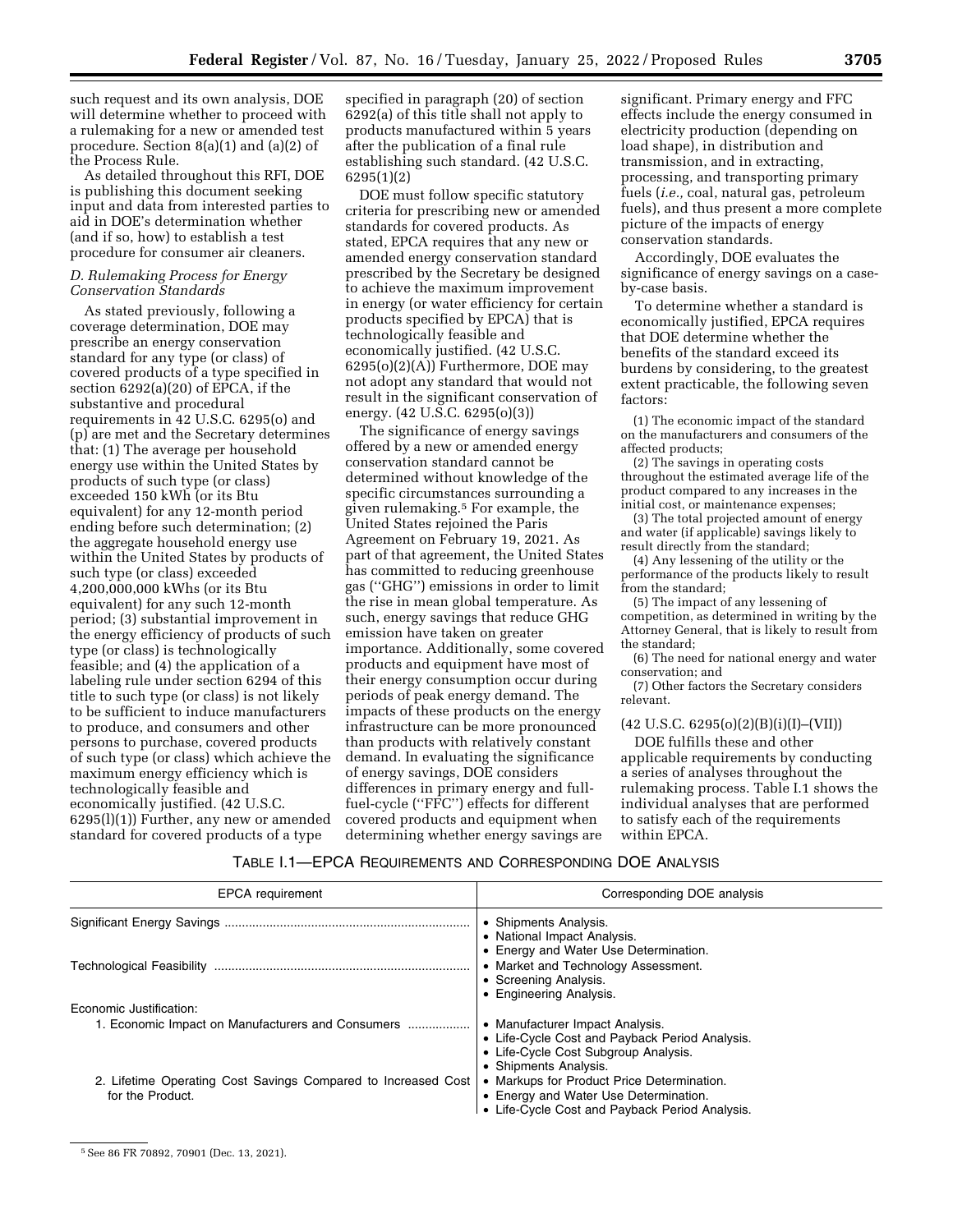| <b>EPCA</b> requirement                                                                                 | Corresponding DOE analysis                                                                                                                                                                                                                                                                                                                                                      |
|---------------------------------------------------------------------------------------------------------|---------------------------------------------------------------------------------------------------------------------------------------------------------------------------------------------------------------------------------------------------------------------------------------------------------------------------------------------------------------------------------|
| 6. Need for National Energy and Water Conservation<br>7. Other Factors the Secretary Considers Relevant | • Shipments Analysis.<br>• National Impact Analysis.<br>• Screening Analysis.<br>• Engineering Analysis.<br>• Manufacturer Impact Analysis.<br>• Shipments Analysis.<br>• National Impact Analysis.<br>• Employment Impact Analysis.<br>• Utility Impact Analysis.<br>• Emissions Analysis.<br>• Monetization of Emission Reductions Benefits.<br>• Regulatory Impact Analysis. |

TABLE I.1—EPCA REQUIREMENTS AND CORRESPONDING DOE ANALYSIS—Continued

In determining whether to consider establishing or amending any energy conservation standard, DOE's general process is to publish one or more preliminary (i.e., "pre-NOPR") documents in the **Federal Register**  intended to gather information on key issues. Section 6(a)(1) of the Process Rule. Such document(s) could take several forms depending upon the specific proceeding, including a framework document, RFI, NODA, preliminary analysis, or advance notice of proposed rulemaking. Section 6(a)(2) of the Process Rule. Such document(s) will be published in the **Federal Register**, with any accompanying documents referenced and posted in the appropriate docket. Section 6(a)(1) of the Process Rule.

The pre-NOPR-stage document(s) will solicit submission of comments, data, and information on whether DOE should proceed with the standards rulemaking, including whether any new or amended rule would, as EPCA requires, be economically justified, technologically feasible, and result in a significant savings of energy. Section 6(a)(1) of the Process Rule.

DOE will determine whether to proceed with a rulemaking for a new or amended energy conservation standard based on the information received in response to such request and its own analysis. Section 6(a)(3) of the Process Rule.

As detailed throughout this RFI, DOE is publishing this document seeking input and data from interested parties to aid in the development of the technical analyses on which DOE will ultimately rely to determine whether (and if so, how) to establish energy conservation standards for consumer air cleaners.

#### *E. Deviation From Appendix A*

In accordance with Section 3(a) of 10 CFR part 430, subpart C, appendix A, DOE notes that it is deviating from that Appendix's provision that DOE will publish its final coverage determination

prior to the initiation of any test procedure or energy conservation standards rulemaking. 10 CFR part 430, subpart C, appendix A, section 5(c). DOE is opting to deviate from this step because DOE believes that providing an opportunity for comment on potential test procedure and energy conservation standards prior to a final coverage determination for consumer air cleaners allows stakeholders an earlier opportunity to provide comment, information, and data that may help inform DOE's priority setting. DOE also notes that in the Energy Conservation Program for Appliance Standards: Procedures, Interpretations, and Policies for Consideration in New or Revised Energy Conservation Standards and Test Procedures for Consumer Products and Commercial/Industrial Equipment NOPR published on July 7, 2021, DOE proposed to eliminate the requirement that coverage determination rulemakings must be finalized prior to initiation of a test procedure or energy conservation standard rulemaking. 86 FR 35668, 35672. DOE explained that the coverage determination, test procedure, and energy conservation standard rulemakings are interdependent and a coverage determination defines the product/ equipment scope for which DOE can establish test procedure and energy conservation standards. It also signals that inclusion of the consumer product is necessary to carry out the purpose of EPCA, *i.e.,* to conserve energy and/or water. In order to make this determination, DOE needs to consider whether a test procedure and energy conservation standards can be established for the consumer product. If DOE cannot develop a test procedure that measures energy use during a representative average use cycle and is not unduly burdensome to conduct (42 U.S.C. 6293(b)(3)) or prescribe energy conservation standards that result in significant energy savings (42 U.S.C.

6295(o), then making a coverage determination is not necessary as it will not result in the conservation of energy. Thus, it is important that DOE be able to gather information and provide stakeholders an opportunity to comment and provide information and data pertinent to test procedure and energy conservation standard rulemakings, while DOE conducts a coverage determination rulemaking. *Id.* 

In accordance with Section 3(a) of 10 CFR part 430, subpart C, appendix A, DOE notes that it is deviating from that Appendix's provision requiring a 75-day comment period for pre-NOPR rulemaking documents for standards. 10 CFR part 430, subpart C, appendix A, section 6(d)(2). DOE is opting to deviate from this step because the 30-day comment period will allow DOE to review comments received in response to this document before finalizing its coverage determination. It would also help inform the Department in prioritizing any potential rulemakings for air cleaners in light of its other ongoing rulemakings and statutory requirements. The U.S. Environmental Protection Agency's (''EPA's'') ENERGY STAR® Program (''ENERGY STAR Program'') includes consumer air cleaners. In light of this, DOE expects that stakeholders have established a strong understanding of the key information and issues that would be of interest to DOE as it considers developing test procedure and energy conservation standards for consumer air cleaners. DOE also expects that test data are likely readily available from the ENERGY STAR Program as well as the Association of Home Appliance Manufacturers' (''AHAM's'') Directory of Certified Portable Electric Room Air Cleaners.6

<sup>6</sup>See: *[www.ahamdir.com/room-air-cleaners/.](http://www.ahamdir.com/room-air-cleaners/)*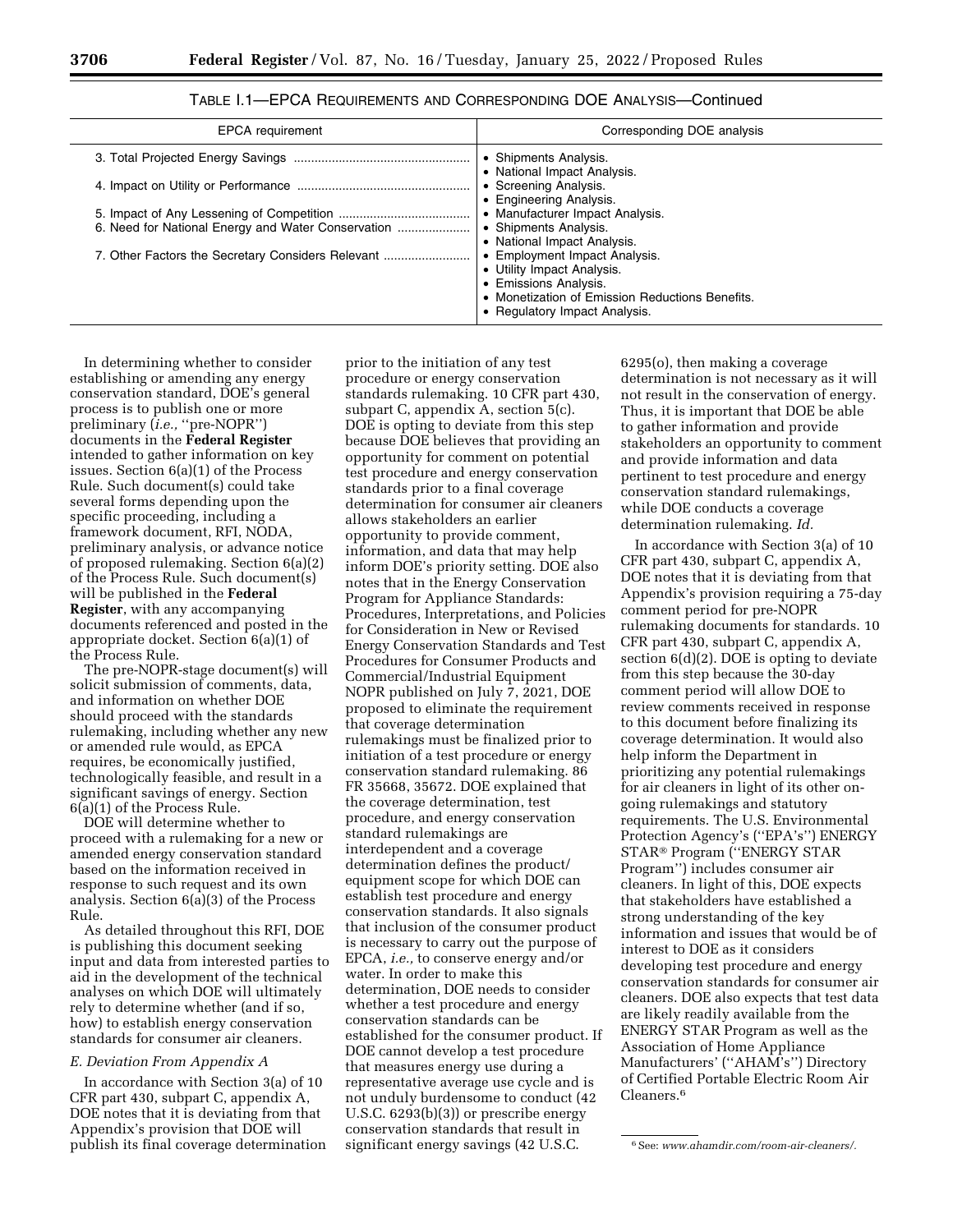# **II. Request for Information and Comments Pertaining to Potential Test Procedure**

In the following sections, DOE has identified a variety of issues on which it seeks input to assist in its evaluation of a potential test procedure for consumer air cleaners, to ensure that any such test procedure would, as EPCA requires, be reasonably designed to produce test results which reflect energy use during a representative average use cycle without being unduly burdensome to conduct. (42 U.S.C. 6293(b)(3))

### *A. Scope and Definition*

Consumer air cleaners are products designed to remove particulate matter and other contaminants from the air to improve indoor air quality. A wide range of consumer air cleaners are available on the market, including tabletop units, units designed for single rooms or multiple rooms, and wholehome units integrated into a central heating and/or cooling system. Consumer air cleaners employ a wide variety of technologies to remove particular matter and other contaminants from the air. They may include secondary functions, typically indoor air quality improvement, that supplement or enhance that primary function, such as providing air circulation, humidification, or dehumidification.

In the September 2021 NOPD, DOE proposed a definition for ''air cleaner'' to help inform its proposed scope of coverage and regulatory definition. 86 FR 51629, 51632. DOE consulted existing definitions and classifications of consumer air cleaners developed by AHAM—the industry trade group for consumer air cleaners—and the ENERGY STAR Program, and additional market research conducted by DOE. *Id.*  at 86 FR 51631.

AHAM defined ''air cleaner'' in an industry standard, it published and which is certified by American National Standards Institute (''ANSI''), to measure the performance of portable household electric room air cleaners, titled ANSI/AHAM AC–1–2020 *Portable Household Electric Room Air Cleaners*  (''ANSI/AHAM AC–1–2020'').7 Section 3.1 of ANSI/AHAM AC–1–2020 defines ''Portable Household Electric Room Air Cleaner'' as ''[a]n electric appliance with the function of removing particulate matter from the air and which can be moved from room to room.''

The ENERGY STAR Program also establishes a definition for room air cleaners (also referred to as air purifiers), in addition to qualification criteria for an air cleaner to earn the ENERGY STAR label.8 The current ENERGY STAR V2.0 Product Specification 9 defines ''room air cleaner'' as ''an electric appliance with the function of removing particulate matter from the air and which can be moved from room to room,'' consistent with ANSI/AHAM AC–1–2020.

As discussed in the September 2021 NOPD, the definitions in ANSI/AHAM AC–1–2020 and the ENERGY STAR V2.0 Product Specification include specific air cleaning and air purifying designs and technologies, but are limited to ''portable'' air cleaners that ''can be moved from room to room.'' DOE noted in the September 2021 NOPD that while ANSI/AHAM AC–1– 2020 specifies that the standard is applicable only to portable air cleaners, it includes definitions and setup instructions for air cleaners that include wall mounting brackets or instructions to mount the air cleaner integrally to the wall. 86 FR 51629, 51632. To cover a more comprehensive range of the consumer market for air cleaning and purification, an expanded definition of a consumer air cleaner may be appropriate. DOE therefore considered a modified definition that would include other consumer air cleaners, such as those that are mounted on walls and ceilings, or that are designed for wholehome air cleaning in conjunction with central heating or air conditioning systems. 86 FR 51629, 51632. The proposed definition expands the range of products to include those that use technologies that clean the air by destroying or deactivating contaminants, including microbes as well as particulates, from the air (instead of only removing them). *Id.* at 86 FR 51632.

DOE proposed in the September 2021 NOPD to define a consumer air cleaner as a consumer product that:

(1) Is a self-contained, mechanically encased assembly;

(2) Is powered by single-phase electric current;

(3) Removes, destroys, or deactivates particulates and microorganisms from the air; and

9See Eligibility Criteria Version 2.0, Rev. April 2021, available at *[www.energystar.gov/sites/default/](http://www.energystar.gov/sites/default/files/ENERGY%20STAR%20Version%202.0%20Room%20Air%20Cleaners%20Specification_Rev%20April%202021_with%20Partner%20Commitments.pdf) [files/ENERGY%20STAR%20](http://www.energystar.gov/sites/default/files/ENERGY%20STAR%20Version%202.0%20Room%20Air%20Cleaners%20Specification_Rev%20April%202021_with%20Partner%20Commitments.pdf) [Version%202.0%20Room%20Air%20](http://www.energystar.gov/sites/default/files/ENERGY%20STAR%20Version%202.0%20Room%20Air%20Cleaners%20Specification_Rev%20April%202021_with%20Partner%20Commitments.pdf)*

*[Cleaners%20Specification](http://www.energystar.gov/sites/default/files/ENERGY%20STAR%20Version%202.0%20Room%20Air%20Cleaners%20Specification_Rev%20April%202021_with%20Partner%20Commitments.pdf)*\_*Rev%20April%202021*\_ *[with%20Partner%20Commitments.pdf.](http://www.energystar.gov/sites/default/files/ENERGY%20STAR%20Version%202.0%20Room%20Air%20Cleaners%20Specification_Rev%20April%202021_with%20Partner%20Commitments.pdf)* 

(4) Excludes products that destroy or deactivate particulates and microorganisms solely by means of ultraviolet (''UV'') light without a fan for air circulation; and

(5) Excludes central air conditioners, room air conditioners, portable air conditioners, dehumidifiers, and furnaces as defined in 10 CFR 430.2. . 86 FR 51629, 51632.

As discussed in the September 2021 NOPD, DOE proposed to exclude from coverage those consumer products that purify air solely by means of UV light without circulating air through the product using a fan because the energyconsuming component of such products would be a fluorescent lamp or lightemitting diode designed to emit light in the UV portion of the electromagnetic spectrum. 86 FR 51629, 51632. Accordingly, DOE would classify these products under EPCA as a type of lamp (see the definition of ''lamps primarily designed to produce radiation in the ultraviolet region of the spectrum'' and ''light-emitting diode or LED'' in 10 CFR 430.2), and therefore, did not consider applying any future consumer air cleaner requirements to these products. *Id.* 

DOE continues to evaluate comments received from interested parties in response to the proposed definition for consumer air cleaners in the September 2021 NOPD.

# *B. Test Procedure for Consumer Air Cleaners*

DOE has examined existing test methods to measure key performance characteristics for determining the energy efficiency of consumer air cleaners. These performance characteristics include clean air delivery rate (''CADR''), operating (*i.e.,* active) mode power consumption, and standby mode power consumption. DOE is seeking comment on whether the test methods identified below, could be used as the basis for a DOE test procedure for consumer air cleaners. In particular, DOE is seeking comment on any modifications to these test methods that would be needed to test the full range of products under DOE's proposed definition of consumer air cleaner.

1. Current Industry Test Procedure

As discussed, AHAM published ANSI/AHAM AC–1–2020 for measuring the performance of portable household electric room air cleaners.

Section 3.14 of ANSI/AHAM AC–1– 2020 defines CADR as the metric to measure an air cleaner's efficacy in removing particulate matter from the air. CADR represents the rate of particulate reduction in the test

<sup>7</sup>ANSI/AHAM AC–1–2020 available at AHAM website at *[www.aham.org/itemdetail?i](http://www.aham.org/itemdetail?iproductcode=30002&category=padstd) [productcode=30002&category=padstd.](http://www.aham.org/itemdetail?iproductcode=30002&category=padstd)* 

<sup>8</sup>See ENERGY STAR website for air purifiers (cleaners) at *[www.energystar.gov/products/air](http://www.energystar.gov/products/air_purifiers_cleaners)*\_ *purifiers*\_*[cleaners.](http://www.energystar.gov/products/air_purifiers_cleaners)*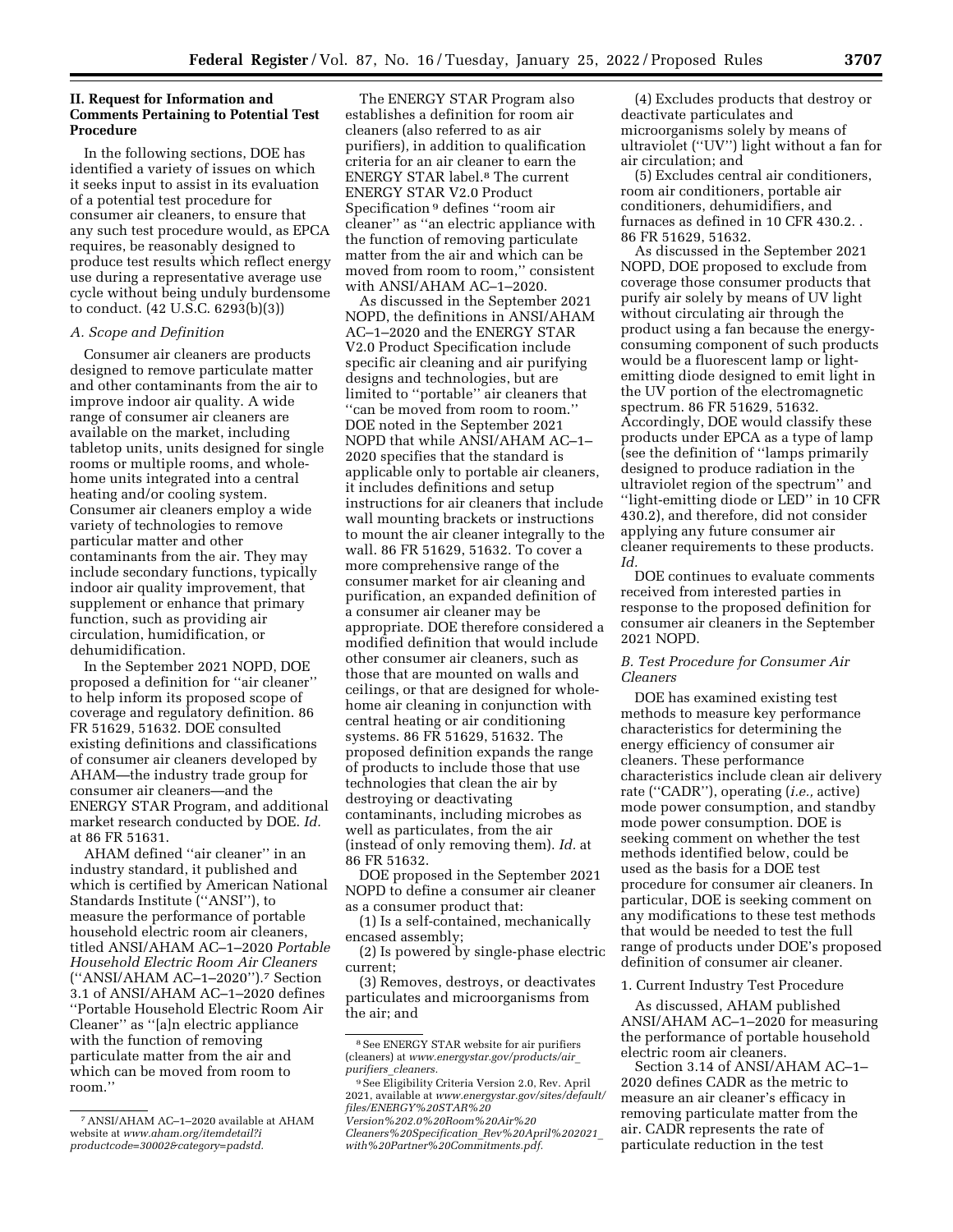chamber when the air cleaner is turned on, minus the rate of ''natural decay'' 10 when the air cleaner is not running, multiplied by the volume of the test chamber (specified as 1,008 cubic feet). As such, testing an air cleaner requires conducting two separate tests: A first test with the air cleaner turned off, and a second test with the air cleaner turned on. The CADR value is expressed in units of cubic feet per minute (''cfm'').11

Sections 5, 6, and 7 of ANSI/AHAM AC–1–2020 specify procedures for measuring air cleaner efficacy using three different types of particulates representing three ranges of particulate matter size: Pollen (5 micrometer (" $\mu$ m") to 11  $\mu$ m diameter), dust (0.5  $\mu$ m to 3.0 μm diameter), and cigarette smoke  $(0.10 \mu m)$  to 1.0  $\mu$ m diameter), respectively.

Section 2 of ANSI/AHAM AC–1–2020 indicates that the precision of the test method is as follows:  $\pm 25$  cfm for pollen CADR; ± 10 cfm for dust CADR; and ± 10 cfm for cigarette smoke CADR. Given these levels of precision, ANSI/ AHAM AC–1–2020 is limited to measuring air cleaners within rated CADR ranges of 10 to 600 cfm for dust and cigarette smoke and 25 to 450 cfm for pollen.

Section 9 of ANSI/AHAM AC–1–2020 also includes methods to measure the air cleaner's operating power and standby power usage in Watts (''W''), as discussed further in sections II.B.1.a and II.B.1.b of this document.

All CADR and power testing are performed in a test chamber with a controlled environment. Section 4 of ANSI/AHAM AC–1–2020 specifies requirements for electrical power supply, test chamber ambient temperature, test chamber air exchange rate, test chamber particulate concentrations, and use of a recirculation fan in the test chamber.

### a. Operating (Active) Mode Testing

ANSI/AHAM AC–1–2020 specifies methodologies to obtain consistent levels of particulate concentration in the test chamber for each of the three particulate types. An aerosol generator

disseminates the appropriate particulate for each test. The method also discusses using other devices, such as a cigarette smoke diluter and aerosol spectrometer to maintain consistent test particulate levels during the test and to measure the particle size distribution within the room air, respectively. For each particulate, two tests are performed, one with the air cleaner not operating and one with it operating. First, to measure the natural decay of the particulate under evaluation, the air cleaner is not operated and the particulates are distributed within the room at a specified concentration. Particulate concentration is measured and averaged over a period of time prescribed for each particulate type. In the second test, the air cleaner is operated at the setting that results in the maximum particulate removal rate and the particulate matter removal is measured using the same process as in the first test. Particulate concentration is again measured over a prescribed period of time, and the rate of particulate reduction is calculated. The difference of the rate of particulate reduction with the air cleaner operating minus the rate of natural decay with the air cleaner not operating, multiplied by the volume of the test chamber, provides the CADR value for that particulate type.

Section 9 of ANSI/AHAM AC–1–2020 specifies methods for measuring operating power. The section allows measuring operating power during the CADR test for either cigarette smoke or dust, the duration of each being greater than 15 minutes, which is enough time to measure operating power. After the air cleaner motor has been conditioned as specified in Section 9.2 of ANSI/ AHAM AC–1–2020, the power measuring instrument is connected between the power supply and air cleaner, and all settings/options are set at the maximum level. The air cleaner is operated for 2 minutes without any power measurements, and then power consumption is recorded at 1-minute intervals for 13 minutes (for a total test time of 15 minutes). Up to three of the 13 data points may be discarded as anomalous to account for line surges and other variables. The remaining power measurements are averaged to obtain the operating power, in W, of the air cleaner.

DOE requests comments on whether ANSI/AHAM AC–1–2020 provides an appropriate method to use as the basis for a Federal test method and for defining energy conservation standard levels for consumer air cleaners.

DOE requests comment on the use of the CADR, as opposed to another metric such as rate of decay, to characterize

consumer air cleaner performance. In particular, DOE requests comment on whether consumers could find the unit of measurement of cfm for CADR confusing and misunderstand it as referring to the rate of air movement through the device.

DOE requests comment on whether the power measurement could vary based on the particulate test that is used to measure operating power. If power measurement varies based on the particulate test, DOE requests comment on which particulate test (pollen, dust, or cigarette smoke) should be used as the basis for the power measurement in any Federal test procedure that DOE may develop. Alternately, DOE requests comment on whether it should consider requiring power measurements for each particulate test and use a simple or weighted average to determine operating power.

DOE requests comment on whether it should consider testing consumer air cleaners at any other power level in addition to the maximum power level required by ANSI/AHAM AC–1–2020.

DOE requests comment on whether ANSI/AHAM AC–1–2020 could also be used to test other types of consumer air cleaners, such as ceiling- mounted products.

### b. Standby Mode Testing

Section 10 of ANSI/AHAM AC–1– 2020 specifies a measurement procedure for standby mode that is performed as a separate test from the CADR and operating power tests. The standby power test specifies allowable ranges for three environmental conditions: Air speed in the room, ambient air temperature, and voltage supply. As specified, the standby power test method may only be used when the selected mode and measured power consumption are stable (defined as a variation of less than 5 percent in measured power consumption over 5 minutes). When stability is not achieved, power consumption can be determined by alternative methods: By averaging the power readings over a specified period of time or by recording the energy consumption over a specified period and dividing by the total time period.

To perform the standby mode test, the air cleaner is connected to the metering equipment. After the air cleaner has been allowed to stabilize for at least 5 minutes, the power consumption is monitored for not less than an additional 5 minutes. If the power consumption does not drift by more than 5 percent (from the maximum value observed) during the latter 5 minutes, the load is considered stable

<sup>10</sup>AHAM defines ''natural decay'' as the reduction of particulate matter due to natural phenomena in the test chamber: Principally agglomeration [a process in which fine particles ''clump'' together], surface deposition [a process in which particles attach to a surface] (including sedimentation [a process in which particles settle out of suspension in the air onto a surface due to gravity]), and air exchange.

<sup>11</sup>Although the unit of measurement for CADR is cfm, ANSI/AHAM AC–1–2020 explains that CADR values indicate the performance of an air cleaner as a complete system and that the metric has no linear relationship to air movement or to the characteristics of any particular particle removal methodology *per se.*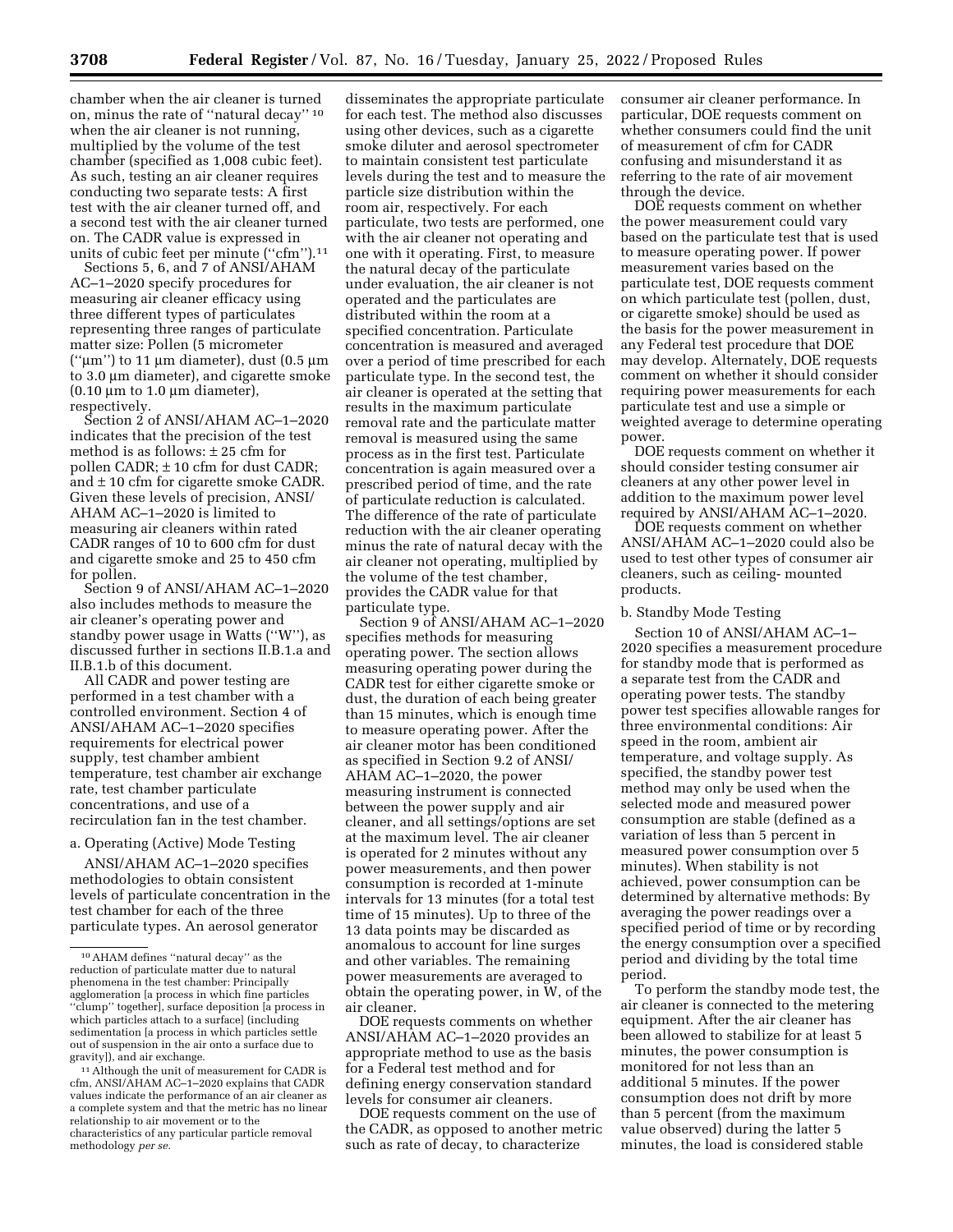and the power consumption can be recorded directly from the instrument at the end of the latter 5 minute period. The resulting standby power is reported in W, rounded to the nearest hundredths.

The standby mode test method specified in ANSI/AHAM AC–1–2020 is different from that specified in the most current version of IEC Standard 62301, Edition 2.0, ''Household electrical appliances—Measurement of standby power'' (''IEC 62301 Ed. 2.0''), which is the standard that EPCA directs DOE to consider when including measurements of standby mode and off mode energy use in its test procedures for covered products, if technically feasible. (42 U.S.C. 6295(gg)(2)(A)) IEC 62301 Ed. 2.0 provides three methods to measure standby power, depending on the characteristics of the power consumption in standby mode (*e.g.,*  stable, unstable, cyclic, of a limited duration, *etc.*) The three methods are: the sampling method, the average reading method, and the direct meter reading method. The sampling method, which is the method incorporated by reference most frequently in DOE test procedures for other covered products, specifies that the unit under test must be operated in standby mode for at least 15 minutes and standby power is recorded at least once every second. To determine standby power, the data from the second two-thirds of the total test duration is used to determine stability. If the measured power is less than or equal to 1 W, stability is established when a linear regression through all power readings for the second twothirds of the total period has a slope of less than 10 milliwatts per hour (''mW/ h''). If the measured power is greater than 1 W, stability is established when a linear regression through all power readings for the second two-thirds of the total period has a slope that is less than 1 percent of the measured input power per hour.

DOE requests comment on the suitability of the standby power measurement procedure specified in ANSI/AHAM AC–1–2020, IEC 62301 Ed. 2.0, or any other test method for measuring standby mode and off mode energy use of consumer air cleaners, in light of EPCA's requirement in 42 U.S.C. 6295(gg)(2)(A)) for DOE to consider the most current version of IEC Standard 62301.

## 2. Other Test Procedures

In addition to ANSI/AHAM AC–1– 2020, DOE is aware of a few other test methods for air cleaners. DOE has identified two test methods to measure how effectively a unit removes

microorganisms from the air (as opposed to particles such as smoke, pollen, and dust). DOE has additionally identified two other test methods that measure the effectiveness of removing particulates from the air, similar to the ANSI/AHAM AC–1–2020 testing standard.

The first of these test methods was developed by the Center for Engineering and Environmental Technology at Research Triangle Institute (''RTI''), titled ''Methodology to Perform Clean Air Delivery Rate Type Determinations with Microbiological Aerosols'' 12 (''RTI Test Method''). The stated objective of the RTI Test Method is to determine a CADR-type measurement for an air cleaner using microbiological aerosols. The method is described as a modification of the ANSI/AHAM AC–1 test method that can be used for evaluating a wide range of air cleaning devices. Similar to the ANSI/AHAM AC–1–2020 test method, the RTI Test Method requires measuring the natural decay rate without the air cleaner operating and the particulate removal rate while the air cleaner is operating in a test chamber. The RTI Test Method has been conducted using mold, bacteria, and viruses, representing the primary groups of microorganisms that a household air cleaner would be expected to remove in a home.

The second of these test methods was developed by researchers at Korea Testing Laboratory (''KTL''), Dongguk University, and Biot Korea Inc., titled ''Assessment of air purifier on efficient removal of airborne bacteria, Staphylococcus epidermidis, using single-chamber method'' 13 (''KTL Test Method''). The objective of the KTL Test Method is to measure an air cleaner's efficacy of removing airborne bacteria from indoor air. Similar to ANSI/AHAM AC–1–2020 and the RTI Test Method, the KTL Test Method involves measuring both a natural decay rate (*i.e.,*  without the air cleaner operating) and a particulate decay rate while the air cleaner is operating in a test chamber. The output of the KTL Test Method, unlike ANSI/AHAM AC–1–2020 and the RTI Test Method, which output a CADR value (with units of cfm), is a unitless value representing the ratio of the natural decay rate to the particulate decay rate.

The third of these test methods is the ANSI/American Society of Heating, Refrigerating and Air-Conditioning

Engineers (''ASHRAE'') standard 52.2– 2017, titled ''Method of Testing General Ventilation Air-Cleaning Devices for Removal Efficiency by Particle Size'' 14 (''ASHRAE 52.2–2017''). ASHRAE 52.2– 2017 specifies a test method to evaluate air cleaner performance as a function of particle size using an aerosol generator to introduce standardized amounts of dust at periodic intervals to simulate accumulation of particles over the lifetime of the air cleaner. The standard measures air cleaner performance based on the removal efficiency of particles with 12 defined particle size ranges between  $0.3$  and  $10 \mu m$  in diameter. Efficiency measurements for each of the 12 particle size ranges are taken at various dust loads by challenging the filter with potassium chloride particles. This test aerosol provides particles over the entire range of 0.3 to  $10 \mu m$  required by the test procedure. The output metric is the minimum efficiency reporting value (''MERV''), that quantifies the effectiveness of the air cleaner's filtration on a 16-point scale.

The fourth testing method is from the National Research Council Canada (''NRCC''). The NRCC's publication is titled, ''Method for Testing Portable Air Cleaner's'' 15 (''NRCC Test Method''). The NRCC Test Method determines the air cleaner's performance by measuring particle, volatile organic compounds (''VOCs'') (including formaldehyde, toluene, and d-limonene), and ozone removal. Known quantities of particles of different sizes, ozone, and the selected VOCs are introduced in different tests until a certain established target concentration is achieved. The NRCC Test Method provides multiple suggested procedures for injecting particles and VOCs into the test chamber. Once target contaminant levels in the test chamber have been achieved, the injection of particles or VOCs is stopped, and the concentration decay rate is measured while the air cleaner is operating. Particle concentration is recommended to be measured using either a condensation particle counter, optical particle counter, or an aerodynamic particle sizer. Formaldehyde concentration is determined using a high-performance liquid chromatograph technique and toluene and d-limonene concentrations are measured using a gas chromatograph—mass spectrometer technique. Ozone levels in the chamber air are determined using an analyzer

<sup>12</sup>RTI Test Method available at: *doi.org/10.1080/ 713834074.* 

<sup>13</sup> KTL Test Method available at:

*link.springer.com/article/10.1007/s10661-019-7876- 3.* 

<sup>14</sup>ASHRAE 52.2–2017 available at: *ashrae.org/ File%20Library/Technical%20Resources/COVID-19/52*\_*2*\_*2017*\_*COVID-19*\_*20200401.pdf.* 

<sup>15</sup>NRCC Test Method available at: *nrcpublications.canada.ca/eng/view/ft/?id=cc1570e0- 53cc-476d-b2ee-3e252d8bd739.*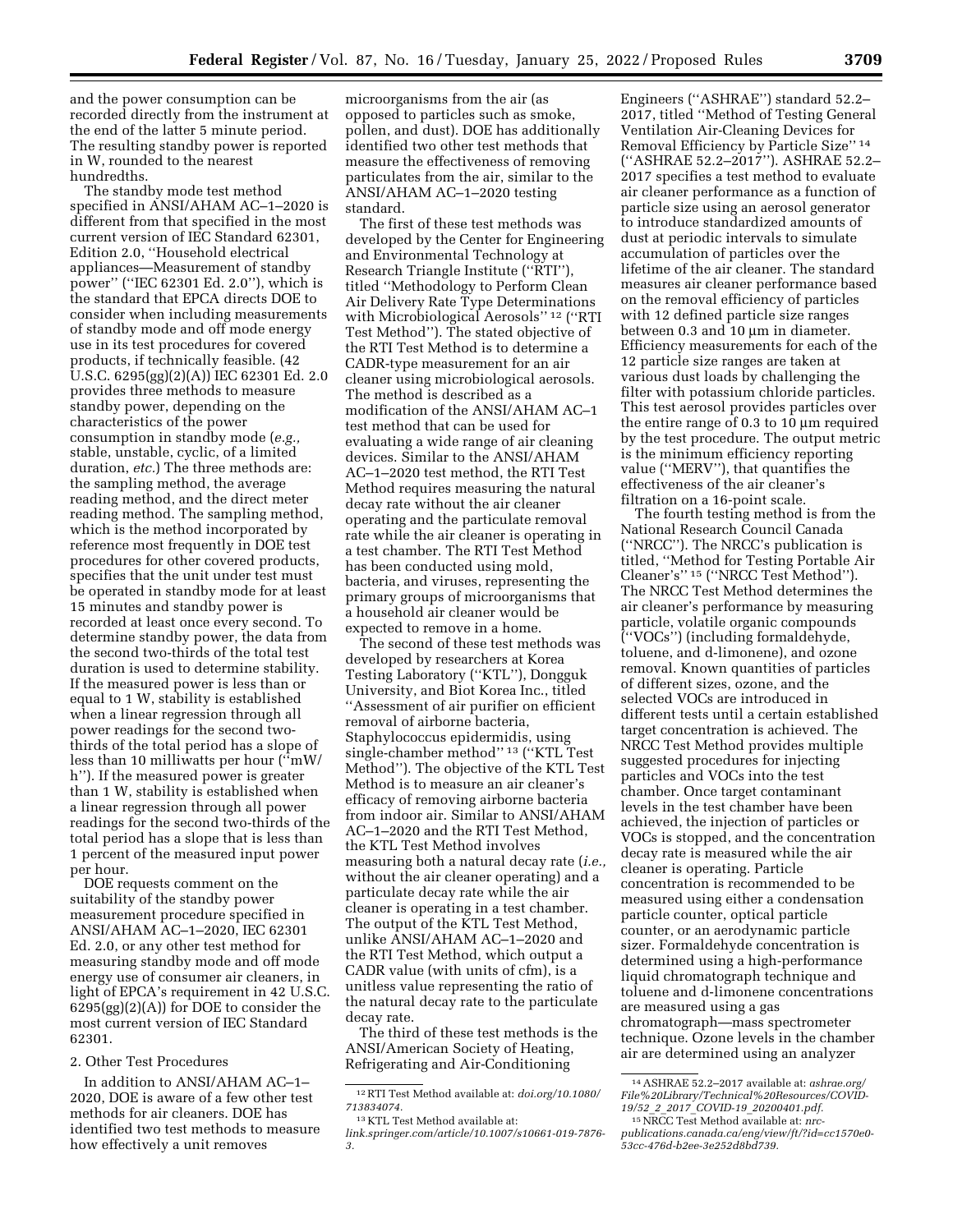based on either chemiluminescence or UV absorption. These results are then compared to test results without the air cleaner operating to assess the removal effectiveness of the unit.

Additionally, in response to the September 2021 NOPD, AHAM commented that it was working on an updated standard to measure the energy efficiency for room air cleaners, AHAM AC–7–2021, ''Energy Test Method for Portable Air Cleaners''. (Docket No. EERE–2021–BT–DET–0022, AHAM, No. 13 at p. 1) AHAM has not yet issued this test method.

DOE requests comment on whether it should consider any methodology for measuring the removal efficacy of microorganisms (*i.e.,* viruses, bacteria, mold, *etc.*) from indoor air as part of a Federal test procedure for consumer air cleaners.

DOE requests comment on the suitability of each of the RTI Test Method and the KTL Test Method for measuring a consumer air cleaner's removal efficacy of microorganisms from indoor air.

DOE requests comment on the additional test methods identified in this section that measure the performance of consumer air cleaners using various particulates. In particular, DOE requests comment on the scope, methodology, and types of particulates, pollutants, and/or microorganisms that are included in each test method.

DOE requests comments on whether any other test methods have been developed for consumer air cleaners that would be relevant to DOE's consideration of a Federal test procedure to measure the energy efficiency of consumer air cleaners. In particular, DOE seeks comment on test methods that could be used to test ''nonportable'' consumer air cleaners, such as those that are permanently mounted (*e.g.,* ceiling-mounted air cleaners) or that provide whole-home air cleaning in conjunction with central heating or air conditioning systems; and test methods that could be used to measure the performance of consumer air cleaners that destroy or deactivate contaminants from the air instead of removing them.

### *C. Metric for Consumer Air Cleaners*

As discussed, EPCA requires that any test procedure prescribed or amended must be reasonably designed to produce test results which reflect energy efficiency, energy use or estimated annual operating cost of a given type of covered product during a representative average use cycle and not be unduly burdensome to conduct. (42 U.S.C. 6293(b)(3))

In addition, EPCA requires DOE to amend its test procedure for all covered products to integrate measures of standby mode and off mode energy consumption into the overall energy efficiency, energy consumption, or other energy descriptor, taking into consideration the most current versions of IEC Standards 62301 and 62087. There are only two exceptions: If the current test procedure already incorporates the standby mode and off mode energy consumption, or if such integration is technically infeasible. (42 U.S.C. 6295(gg)(2)(A)) If an integrated test procedure is technically infeasible, DOE must prescribe separate standby mode and off mode energy use test procedures for the covered product, if a separate test is technically feasible. (*Id.*)

The ENERGY STAR V2.0 Product Specification 16 for Room Air Cleaners defines separate ''on mode'' (*i.e.,* active mode) and ''partial on mode'' (*i.e.,*  standby/off mode) metrics to certify air cleaners under the ENERGY STAR label. The on mode criterion is defined in terms of a minimum ''CADR/W'' metric. That metric, in turn, is defined as the rated smoke CADR measurement divided by the operating power consumption measured during the smoke particle removal test, each of which is determined in accordance with ANSI/AHAM AC–1–2020. The partial on mode criterion is defined in terms of a maximum wattage level, as determined in accordance with IEC Standard 62301.

In accordance with the requirements of EPCA, DOE would evaluate whether an integrated test procedure (*i.e.,* a test procedure that integrates measures of standby mode and off mode energy consumption into the overall energy efficiency descriptor) is technically feasible. For example, DOE could define an integrated CADR/W metric in which the denominator represents a weighted average of the power consumption associated with active mode, standby mode, and off mode, weighted by the amount of time spent in each mode. DOE notes that the ENERGY STAR program assumes 16 active mode hours per day and 8 inactive mode (*i.e.,*  standby or off mode) hours per day to calculate annual energy consumption of qualifying consumer air cleaners.17

DOE requests comment on the technical feasibility of integrating measures of standby mode and off mode energy consumption into the overall energy efficiency descriptor (*i.e.,*  creating an integrated metric) for consumer air cleaners. In particular, DOE requests comment on its example approach of defining an integrated CADR/W metric, in which the denominator would represent a weighted average of the power consumption associated with active mode, standby mode, and off mode, weighted by the amount of time spent in each mode.

DOE requests comment on consumer usage of consumer air cleaners, in particular, the amount of time spent in active mode, standby mode, and off mode.

As discussed previously, ANSI/ AHAM AC–1–2020 specifies procedures for measuring CADR ratings for three types of particulate matter: Pollen, dust, and cigarette smoke. Prior to Version 2.0 of the Product Specification for Room Air Cleaners, the ENERGY STAR eligibility criteria were based on the CADR/W metric using the dust particle removal test. That changed in a draft version of the V2.0 Product Specification,18 where EPA described its understanding that smoke pollutants can have the greatest health risk for the general population and that the AHAM Verification Program for room air cleaners calculates the appropriate room size for a given room air cleaner based on the cigarette smoke CADR measurement. (See Note box in Section 3.3.1 of the draft.) EPA also stated that retailers appear to use this calculation to direct consumers to a specific room air cleaner. *Id.* EPA noted that cigarette smoke has the smallest particle size of the three pollutants tested to the ANSI/ AHAM AC–1–2015 standard and is typically the most energy intensive to remove. *Id.* For these reasons, and in consideration of stakeholder feedback, EPA asserted that cigarette smoke is the appropriate pollutant to use as the basis for evaluating the energy efficiency of room air cleaners. *Id.* 

DOE requests comment on whether cigarette smoke would be the appropriate particulate for determining a CADR rating of air cleaners under a DOE test procedure, should DOE adopt a measurement of CADR in a test procedure for consumer air cleaners. If cigarette smoke is not the most appropriate particulate, DOE requests comment on other particulate(s) that

<sup>16</sup>See Eligibility Criteria Version 2.0, Rev. April 2021, available at *[www.energystar.gov/sites/default/](http://www.energystar.gov/sites/default/files/ENERGY%20STAR%20Version%202.0%20Room%20Air%20Cleaners%20Specification_Rev%20April%202021_with%20Partner%20Commitments.pdf) [files/ENERGY%20STAR%20](http://www.energystar.gov/sites/default/files/ENERGY%20STAR%20Version%202.0%20Room%20Air%20Cleaners%20Specification_Rev%20April%202021_with%20Partner%20Commitments.pdf) [Version%202.0%20Room%20Air%20Cleaners%20](http://www.energystar.gov/sites/default/files/ENERGY%20STAR%20Version%202.0%20Room%20Air%20Cleaners%20Specification_Rev%20April%202021_with%20Partner%20Commitments.pdf) Specification*\_*[Rev%20April%202021](http://www.energystar.gov/sites/default/files/ENERGY%20STAR%20Version%202.0%20Room%20Air%20Cleaners%20Specification_Rev%20April%202021_with%20Partner%20Commitments.pdf)*\_

*[with%20Partner%20Commitments.pdf](http://www.energystar.gov/sites/default/files/ENERGY%20STAR%20Version%202.0%20Room%20Air%20Cleaners%20Specification_Rev%20April%202021_with%20Partner%20Commitments.pdf)*. 17The ENERGY STAR online product database

provides a description of the Annual Energy Use calculation at *data.energystar.gov/dataset/ENERGY-STAR-Certified-Room-Air-Cleaners/jmck-i55n/data.* 

<sup>18</sup>See Draft 1 Version 2.0 specification at *[www.energystar.gov/products/spec/room](http://www.energystar.gov/products/spec/room_air_cleaners_version_2_0_pd)*\_*air*\_ *[cleaners](http://www.energystar.gov/products/spec/room_air_cleaners_version_2_0_pd)*\_*version*\_*2*\_*0*\_*pd.*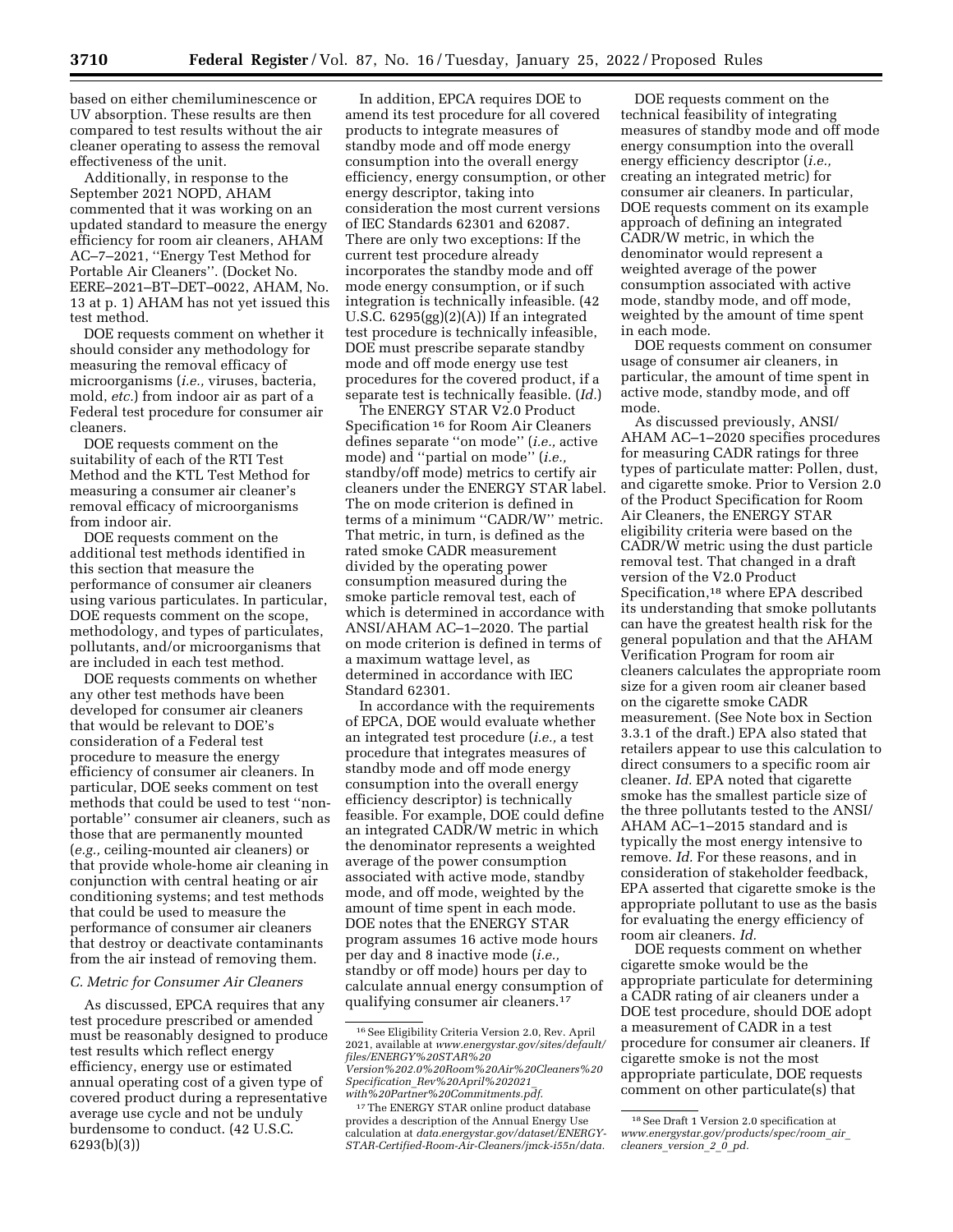would be more appropriate as the basis for measurement, including data and information to support such a recommendation.

As discussed previously, ANSI/ AHAM AC–1–2020 specifies that it can be used to test ''portable'' air cleaners that ''can be moved from room to room.'' 19 These include floor type, table type, and wall type units. Ceiling type units are explicitly outside the scope of that test method. ANSI/AHAM AC–1– 2020 also does not apply to ''nonportable'' consumer air cleaners, such as those that are designed for whole-home air cleaning in conjunction with central heating or air conditioning systems. DOE is not aware of test procedures for these types of units and seeks guidance on whether the CADR/W efficiency metric would be appropriate for characterizing the energy efficiency of these types of units. DOE also seeks guidance about consumer air cleaners that clean the air by destroying or deactivating particulates and microorganisms from the air instead of removing them (for example, a consumer air cleaner designed to purify air using UV light or other heat in combination with a fan to circulate air through the product). In particular, DOE seeks input on whether the CADR/W metric would be appropriate for such products.

DOE requests comment on whether the CADR/W efficiency metric would be appropriate for characterizing the energy efficiency of consumer air cleaner units permanently mounted to a structure.

DOE requests comment on whether the CADR/W metric would be appropriate for consumer air cleaners that clean the air by destroying or deactivating particulates and microorganisms from the air instead of removing them.

DOE requests comment on whether any other metrics not already discussed in this RFI would provide a better measure of energy efficiency or energy use of consumer air cleaners during a representative average use cycle or period of use.

## **III. Request for Information and Comments Pertaining to Potential Energy Conservation Standards**

DOE is also publishing this RFI to collect data and information to inform its decision, consistent with its obligations under EPCA, as to whether the Department should proceed with an energy conservation standards

rulemaking. In the following sections, DOE has identified a variety of issues on which it seeks input to aid in the development of the technical and economic analyses regarding whether standards for consumer air cleaners may be warranted.

As stated previously, following a coverage determination, EPCA outlines four criteria for prescribing an energy conservation standard for a newly covered product. The four criteria are that: (1) The average per household domestic energy use by such products exceeded 150 kWh (or its Btu equivalent) for any 12-month period ending before such determination; (2) the aggregate domestic household energy use by such product exceeded 4.2 million kWh (or its Btu equivalent) for any such 12-month period; (3) substantial improvement in the energy efficiency of the products is technologically feasible; and (4) applying a labeling rule is not likely to be sufficient to induce manufacturers to produce, and consumers and other persons to purchase, products of such type which achieve the maximum energy efficiency which is technologically feasible and economically justified. (42 U.S.C. 6295(l)(1))

DOE seeks data and information on whether the four criteria for prescribing an energy conservation standard for air cleaners are met.

DOE seeks comment on whether energy conservation standards for consumer air cleaners would be economically justified, technologically feasible, and would result in a significant savings of energy.

# *A. Market and Technology Assessment*

The market and technology assessment that DOE routinely conducts when analyzing the impacts of a potential new or amended energy conservation standard provides information about the consumer air cleaner industry that will be used in DOE's analysis throughout the rulemaking process. DOE uses qualitative and quantitative information to characterize the structure of the industry and market. DOE identifies manufacturers, estimates market shares and trends, addresses regulatory and non-regulatory initiatives intended to improve energy efficiency or reduce energy consumption, and explores the potential for efficiency improvements in the design and manufacturing of consumer air cleaners. DOE also reviews product literature, industry publications, and company websites. Additionally, DOE considers conducting interviews with manufacturers to

improve its assessment of the market and available technologies.

For consumer air cleaners, DOE is interested in understanding the consumer air cleaner market, the impact of the current COVID–19 pandemic on this market, and whether the current industry trends are a result of the pandemic or expected to stay long-term.

DOE seeks feedback on how the COVID–19 pandemic has impacted the consumer air cleaner market. DOE requests any available market data or information on recent consumer behavior trends for consumer air cleaners in response to the pandemic.

#### 1. Product Classes

When evaluating and establishing energy conservation standards, DOE may divide covered products into product classes by the type of energy used, or by capacity or other performance-related features that justify a different standard. (42 U.S.C. 6295(q)) In making a determination whether capacity or another performance-related feature justifies a different standard, DOE must consider such factors as the utility of the feature to the consumer and other factors DOE deems appropriate. (*Id.*) For consumer air cleaners, DOE may use CADR as a measurement of capacity.

DOE requests comment on whether capacity or any other performancerelated features, such as air cleaning technology (*i.e.,* whether the product destroys or deactivates contaminants from the air or removes them), of consumer air cleaners would justify the establishment of different product classes (*i.e.,* would justify different standards for such classes).

### 2. Technology Assessment

In analyzing the feasibility of potential new energy conservation standards, DOE uses information about technology options and prototype designs to help identify technologies that manufacturers could use to meet and/or exceed a given energy conservation standard level under consideration. In consultation with interested parties, DOE intends to develop a list of technologies to consider in its analysis.

DOE seeks information on technologies that are used to improve the energy efficiency of consumer air cleaners. Specifically, DOE seeks information on the range of efficiencies or performance characteristics that are currently available for each technology option.

For each technology option suggested by stakeholders, DOE seeks information regarding its market adoption, costs, and

<sup>19</sup> DOE notes the vague nature of ''can be,'' which depends greatly on the abilities of the person or people involved in attempting to move the item.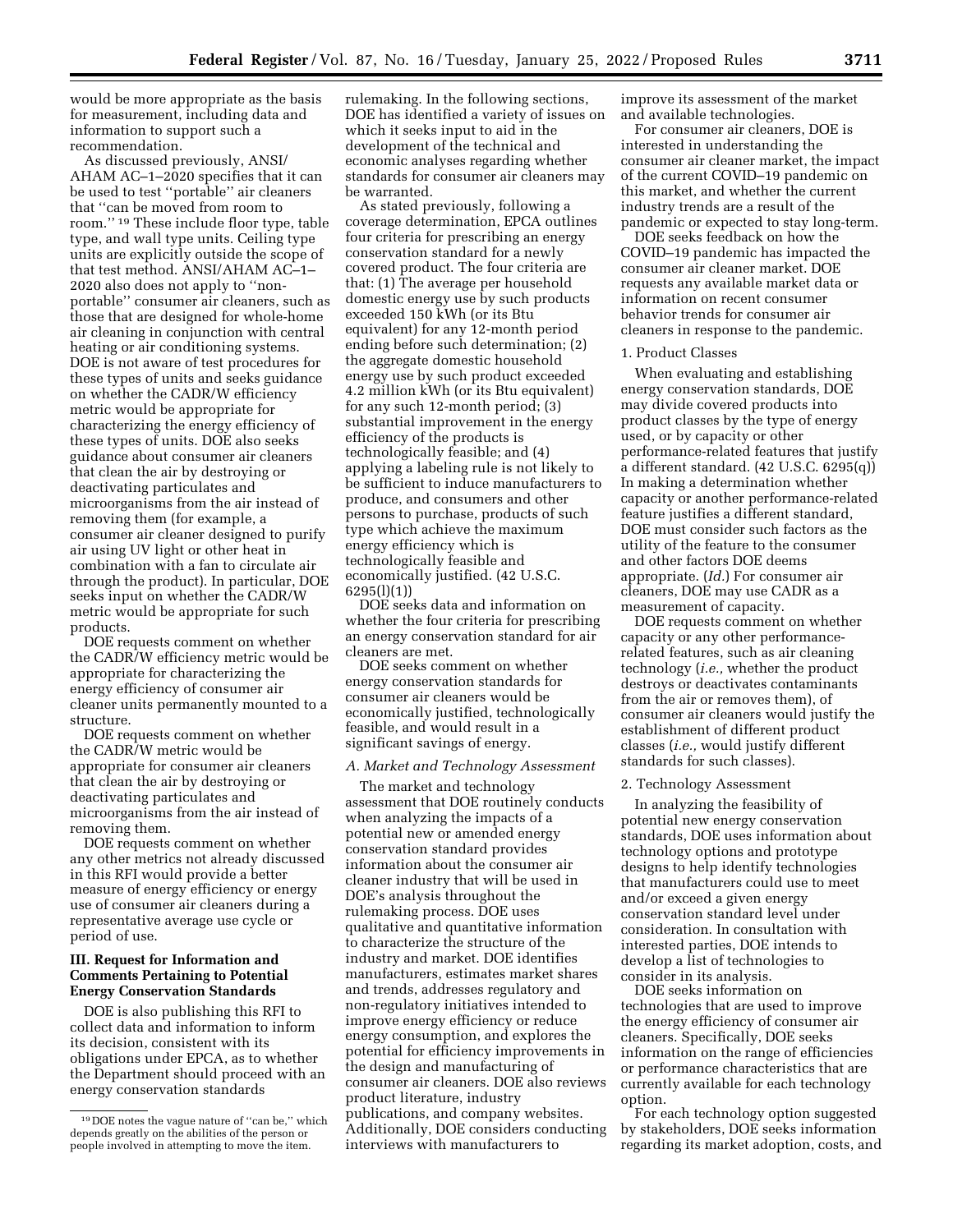any concerns with incorporating the technology into products (*e.g.,* impacts on consumer utility, potential safety concerns, manufacturing or production challenges, *etc.*).

## *B. Screening Analysis*

The purpose of the screening analysis is to evaluate the technologies that improve energy efficiency to determine which technologies will be eliminated from further consideration and which will be passed to the engineering analysis for further consideration.

DOE determines whether to eliminate certain technology options from further consideration based on the following criteria:

(1) *Technological feasibility.* Technologies that are not incorporated in commercial products or in working prototypes will not be considered further.

(2) *Practicability to manufacture, install, and service.* If it is determined that mass production of a technology in commercial products and reliable installation and servicing of the technology could not be achieved on the scale necessary to serve the relevant market at the time of the compliance date of the standard, then that technology will not be considered further.

(3) *Impacts on product utility or product availability.* If a technology is determined to have significant adverse impact on the utility of the product to significant subgroups of consumers, or result in the unavailability of any covered product type with performance characteristics (including reliability), features, sizes, capacities, and volumes that are substantially the same as products generally available in the United States at the time, it will not be considered further.

(4) *Adverse impacts on health or safety.* If it is determined that a technology will have significant adverse impacts on health or safety, it will not be considered further.

(5) *Unique-Pathway Proprietary Technologies.* If a design option utilizes proprietary technology that represents a unique pathway to achieving a given efficiency level, that technology will not be considered further due to the potential for monopolistic concerns.

Sections 6(b)(3) and 7(b) of the Process Rule.

Technology options identified in the technology assessment are evaluated against these criteria using DOE analyses and inputs from interested parties (*e.g.,* manufacturers, trade organizations, and energy efficiency advocates). Technologies that pass through the screening analysis are referred to as ''design options'' in the engineering analysis. Technology options that fail to meet one or more of the five criteria are eliminated from consideration.

DOE requests feedback on whether any air cleaner technology options would be screened out based on the five screening criteria described in this section. DOE also requests information on the technologies that would be screened out and the screening criteria that would be applicable to each screened out technology option.

#### *C. Engineering Analysis*

The purpose of the engineering analysis is to establish the relationship between the efficiency and cost of consumer air cleaners. There are two elements to consider in the engineering analysis: The selection of efficiency levels to analyze (*i.e.,* the ''efficiency analysis'') and the determination of product cost at each efficiency level (*i.e.,* the ''cost analysis''). In determining the performance of higher-efficiency products, DOE considers technologies and design option combinations not eliminated by the screening analysis. For each product class, DOE estimates the baseline cost, as well as the incremental cost for the product at efficiency levels above the baseline. The output of the engineering analysis is a set of cost-efficiency ''curves'' that are used in downstream analyses (*i.e.,* the life-cycle cost (''LCC'') analysis, payback period (''PBP'') analysis, and the national impacts analysis (''NIA'')).

#### 1. Efficiency Analysis

DOE typically uses one of two approaches to develop energy efficiency levels for the engineering analysis: (1) Relying on observed efficiency levels in the market (*i.e.,* the efficiency-level approach), or (2) determining the incremental efficiency improvements associated with incorporating specific design options to a baseline model (*i.e.,*  the design-option approach). Using the efficiency-level approach, the efficiency levels established for the analysis are determined based on the market distribution of existing products (in other words, based on the range of efficiencies and efficiency level ''clusters'' that already exist on the market). Using the design option approach, the efficiency levels established for the analysis are determined through detailed engineering calculations and/or computer simulations of the efficiency improvements from implementing specific design options that have been identified in the technology assessment. DOE may also rely on a combination of these two approaches. For example, the efficiency-level approach (based on actual products on the market) may be extended using the design option approach to interpolate to define ''gap fill'' levels (to bridge large gaps between other identified efficiency levels) and/or to extrapolate to the max-tech level

(particularly in cases where the maxtech level exceeds the maximum efficiency level currently available on the market).

For each product class DOE analyzes, DOE selects a baseline model as a reference point against which any changes resulting from new or amended energy conservation standards can be measured. The baseline model in each product class represents the characteristics of common or typical products in that class.

DOE requests feedback on appropriate baseline efficiency levels for DOE to apply, and the product classes to which these baseline efficiency levels would be applicable, in evaluating whether to establish energy conservation standards for consumer air cleaners.

As part of DOE's analysis, the maximum available efficiency level is the highest efficiency unit currently available on the market. DOE defines a ''max-tech'' efficiency level to represent the theoretical maximum possible efficiency if all available design options are incorporated in a model. In applying these design options, DOE would only include those options that are compatible with each other and that when combined would represent the theoretical maximum possible efficiency. Often, the max-tech efficiency level is not commercially available because it is not economically feasible.

DOE seeks input on identifying the max-tech efficiency level for consumer air cleaners. Additionally, for any maxtech efficiency level identified by stakeholders, DOE also seeks input on whether such a max-tech efficiency level would be appropriate and technologically feasible for potential consideration as possible energy conservation standards for consumer air cleaners, and if not, why not.

DOE seeks feedback on what design options would be incorporated at a maxtech efficiency level, and the efficiencies associated with those levels. As part of this request, DOE also seeks information as to whether there are limitations on the use of certain combinations of design options.

### 2. Cost Analysis

The cost analysis portion of the engineering analysis is conducted using one or a combination of cost approaches. The selection of cost approach depends on a suite of factors, including availability and reliability of public information, characteristics of the regulated product, and the availability and timeliness of purchasing the product on the market.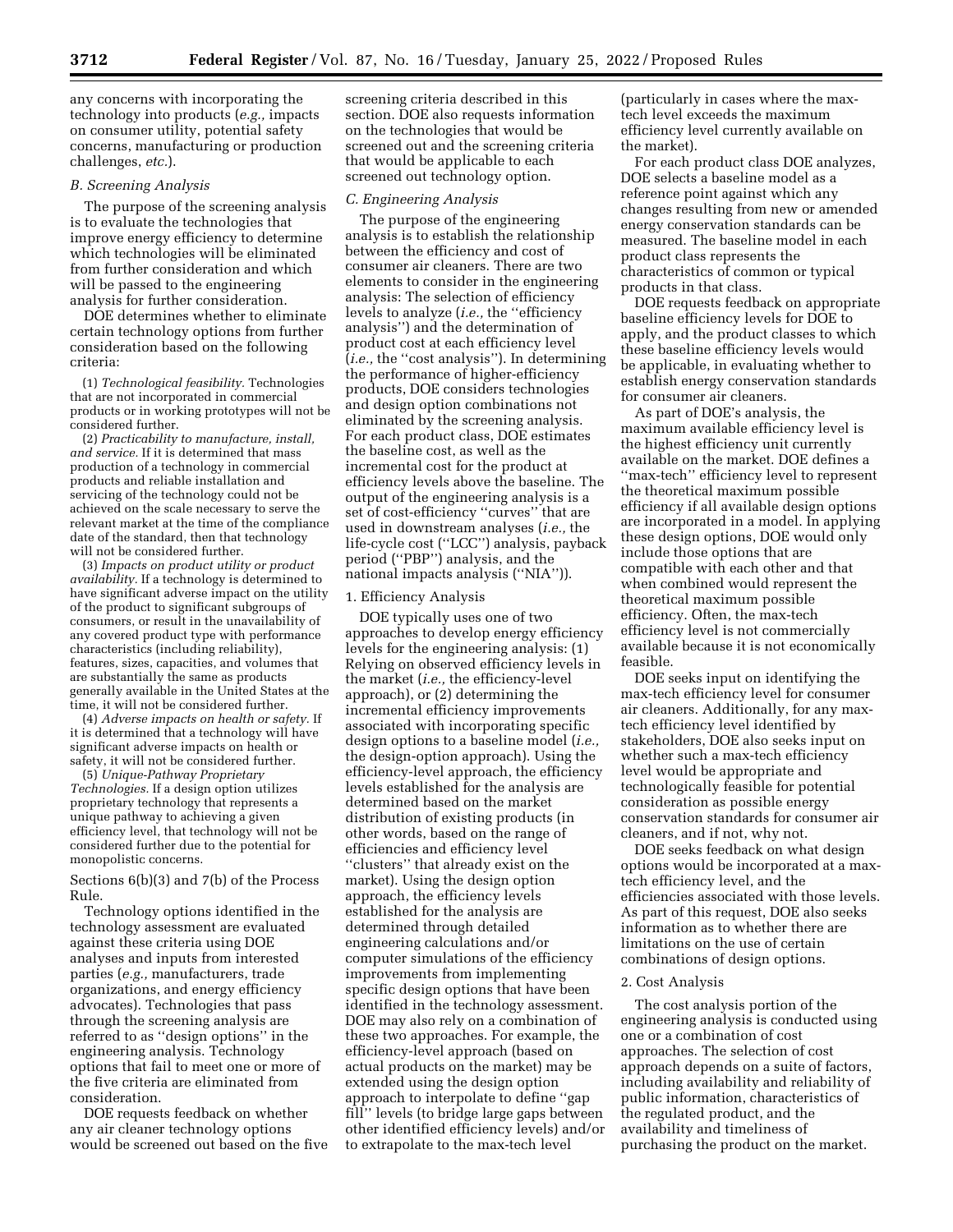The cost approaches are summarized as follows:

• *Physical teardowns:* Under this approach, DOE physically dismantles a commercially available product, component-by-component, to develop a detailed bill of materials for the product.

• *Catalog teardowns:* In lieu of physically deconstructing a product, DOE identifies each component using parts diagrams (available from manufacturer websites or appliance repair websites, for example) to develop the bill of materials for the product.

• *Price surveys:* If neither a physical nor catalog teardown is feasible (for example, for tightly integrated products such as fluorescent lamps, which are infeasible to disassemble and for which parts diagrams are unavailable) or costprohibitive and otherwise impractical (*e.g.,* large commercial boilers), DOE conducts price surveys using publicly available pricing data published on major online retailer websites and/or by soliciting prices from distributors and other commercial channels.

The resulting bill of materials provides the basis for the manufacturer production cost (''MPC'') estimates. DOE then applies a manufacturer markup to convert the MPC to manufacturer selling price (''MSP''). The manufacturer markup accounts for costs such as overhead and profit.

As described at the beginning of this section, the main outputs of the engineering analysis are cost-efficiency relationships that describe the estimated increases in manufacturer production cost associated with higher-efficiency products for the analyzed product classes.

DOE requests feedback on design options that manufacturers would use to increase energy efficiency in consumer air cleaners above the baseline. This includes information on the order in which manufacturers would incorporate the different technologies to incrementally improve efficiency of products. DOE also requests feedback on whether the increased energy efficiency would lead to other design changes that would not occur otherwise. DOE is also interested in information regarding any potential impact of design options on a manufacturer's ability to incorporate additional functions or attributes in response to consumer demand.

DOE also seeks input on the increase in MPC associated with incorporating each particular design option. DOE also requests information on the investments necessary to incorporate specific design options, including, but not limited to, costs related to new or modified tooling (if any), materials, engineering and development efforts to implement each

design option, and manufacturing/ production impacts.

DOE requests comment on whether certain design options may not be applicable to (or incompatible with) certain types of air cleaners.

### *D. Distribution Channels and Markups Analysis*

DOE derives customer prices based on manufacturer markups as discussed, as well as retailer markups, distributor markups, contractor markups (where appropriate), and sales taxes. In deriving the retailer and distributor markups, DOE determines the major distribution channels for product sales, the markup associated with each party in each distribution channel, and the existence and magnitude of differences between markups for baseline products (''baseline markups'') and higherefficiency products (''incremental markups''). The identified distribution channels (*i.e.,* how the products are distributed from the manufacturer to the consumer), and estimated relative sales volumes through each channel are used in generating end-user price inputs for the LCC analysis and NIA.

DOE requests data and information on typical manufacturer markups for consumer air cleaners (*i.e.,* the markup applied to the MPC to determine MSP).

DOE requests information on the existence of any distribution channels other than the retail outlet distribution channel that are used to distribute consumer air cleaners into the market.

### *E. Energy Use Analysis*

As part of the rulemaking process, DOE conducts an energy use analysis to identify how consumers use products, and thereby determine the energy savings potential of energy efficiency improvements. The energy use analysis is meant to represent typical energy consumption in the field. DOE will base the energy consumption of consumer air cleaners on the annual energy consumption as determined by the DOE test procedure.

## 1. Consumer Samples and Market Breakdowns

To estimate the energy use of products in field operating conditions, DOE typically develops consumer samples that are representative of installation and operating characteristics of how such products are used in the field, as well as distributions of annual energy use by application and market segment. In a potential energy conservation standards rulemaking for consumer air cleaners, DOE may utilize the most current version of the Residential Energy Consumption Survey

(''RECS'') published by the U.S. Energy Information Administration (''EIA'') (currently the 2015 RECS) and the most current version of the Commercial Building Energy Consumption Survey (''CBECS) also published by EIA (currently the 2012 CBECS).

DOE requests data and information regarding market applications of consumer air cleaners and how those are broken down by economic sector (*e.g.,* residential versus commercial).

#### 2. Operating Hours

One of the key inputs to the energy use analysis is the number of annual operating hours of the product.

As discussed, the ENERGY STAR database 20 assumes that a consumer air cleaner operates for 16 hours per day and is inactive for 8 hours per day, corresponding to 5,840 active mode hours per year and 2,920 inactive mode hours annually.

DOE requests data or published reports on the number of annual operating hours of consumer air cleaners. In particular, DOE requests data or published reports on whether the annual operating hours may differ for any of the types of consumer air cleaners that would be within the scope of DOE's proposed definition of consumer air cleaner.

# *F. Life-Cycle Cost and Payback Period Analyses*

DOE conducts the LCC and the payback period (''PBP'') analyses to evaluate the economic effects of potential energy conservation standards for consumer air cleaners on individual customers. The effects of more stringent energy conservation standards on a consumer of consumer air cleaners include changes in operating expenses (usually decreased) and changes in purchase prices (usually increased). For any given efficiency level, DOE measures the PBP and the change in LCC relative to an estimated baseline level. The LCC is the total customer expense over the life of the product, consisting of purchase, installation, and operating costs (expenses for energy use, maintenance, and repair). Inputs to the calculation of total installed cost include the cost of the product—which includes the MSP, distribution channel markups, and sales taxes—and installation costs. Inputs to the calculation of operating expenses include annual energy consumption, energy prices and price projections, repair and maintenance costs, product

<sup>20</sup>See ENERGY STAR database for air cleaners at *[https://data.energystar.gov/dataset/ENERGY-STAR-](https://data.energystar.gov/dataset/ENERGY-STAR-Certified-Room-Air-Cleaners/jmck-i55n)[Certified-Room-Air-Cleaners/jmck-i55n.](https://data.energystar.gov/dataset/ENERGY-STAR-Certified-Room-Air-Cleaners/jmck-i55n)*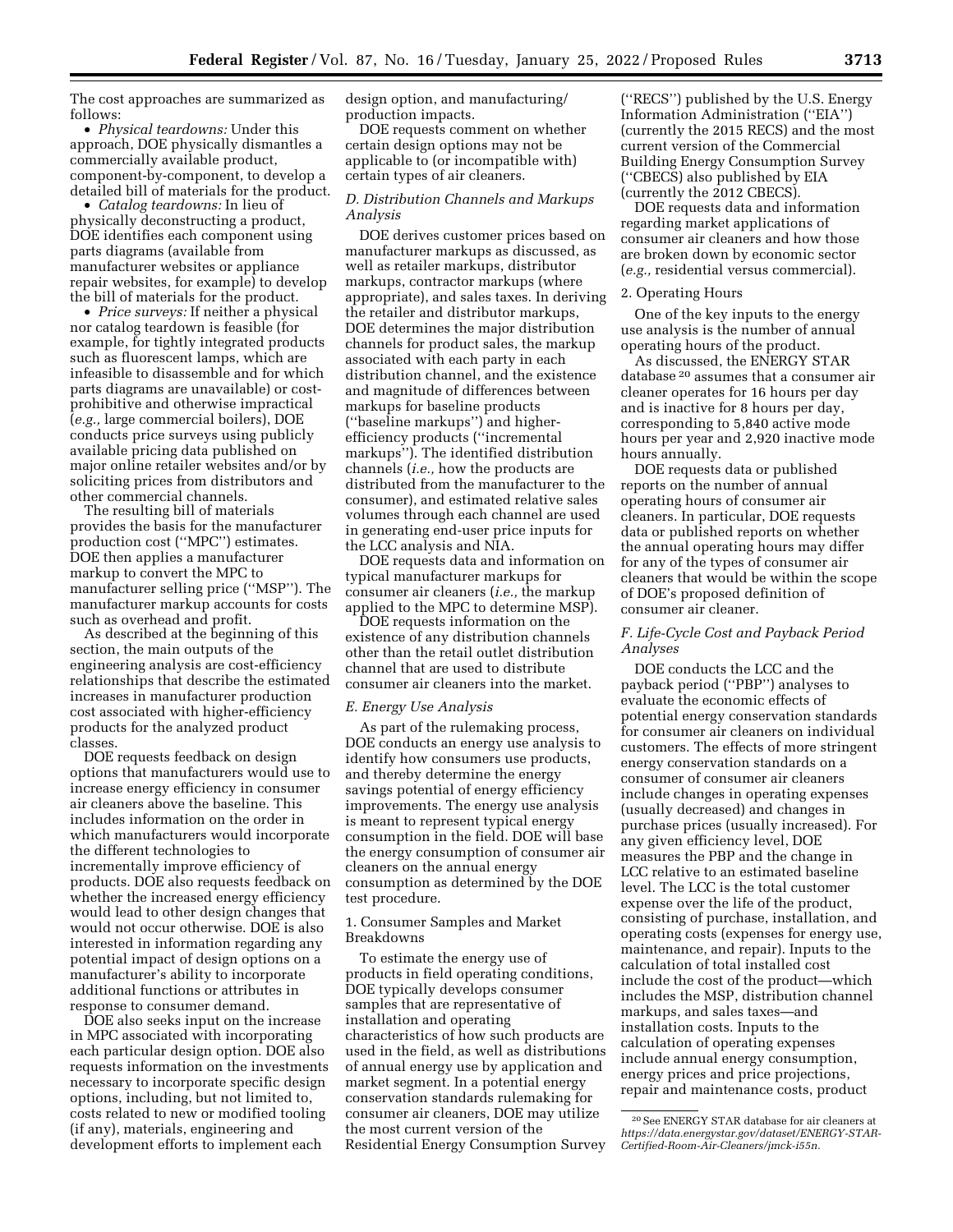lifetimes, discount rates, and the year that compliance with new and amended standards is required.

DOE measures savings of potential standards relative to a "no-newstandards'' case that reflects conditions without new and/or amended standards, and uses efficiency market shares to characterize the ''no-new-standards'' case product mix. By accounting for consumers who already purchase more efficient products, DOE avoids overstating the potential benefits from potential standards.

DOE requests information on the current energy efficiency distribution of consumer air cleaners.

DOE requests data and information on the installation costs of consumer air cleaners, and whether those vary by product class or any other factor affecting their efficiency.

# *G. Repair and Maintenance Costs*

As noted, inputs to the calculation of operating expenses include repair and maintenance costs, among other factors.

DOE requests feedback and data on whether maintenance costs differ in comparison to the baseline maintenance costs for any air cleaner technology options.

DOE requests information and data on the frequency of repair, and repair and maintenance costs of consumer air cleaners. DOE is also interested in the market share of consumers who simply replace the products when they fail as opposed to repairing them, and factors that affect whether consumers decide to repair or replace, such as income, geographical location, or product replacement cost and repair costs.

### *H. Shipments*

DOE develops shipments forecasts of products to calculate the national impacts of potential new or amended energy conservation standards on energy consumption, net present value (''NPV''), and future manufacturer cash flows. DOE shipments projections are typically based on available historical data categorized by product class, capacity, and energy efficiency. Current sales estimates allow for a more accurate model that captures recent trends in the market.

DOE requests annual sales data (*i.e.,*  number of shipments) of consumer air cleaners from 2016 to 2020 disaggregated to the extent possible by product class, capacity, energy efficiency level, or any other differentiating factor used in the industry. For each class/category, DOE also requests the fraction of sales that are ENERGY STAR-qualified.

To project future shipments for the residential and commercial sectors, DOE typically uses, respectively, new housing starts projections and floorspace projections from the Annual Energy Outlook (AEO) as market drivers.

DOE requests on the market drivers and saturation trends that would help project shipments for consumer air cleaners.

### *I. National Impact Analysis*

The purpose of the NIA is to estimate the aggregate economic impacts of potential efficiency standards at the national level. The NIA assesses the national energy savings (''NES'') and the national NPV of total customer costs and savings that would be expected to result from new or amended standards at specific efficiency levels.

A key component of DOE's estimates of NES and NPV is the equipment energy efficiencies forecasted over time for the no-new-standards case and for standards cases. DOE generally analyzes trends in market efficiency to project the no-new standards case efficiency over the NIA analysis period.

DOE seeks information on the expected efficiency trends in the consumer air cleaner market.

### *J. Manufacturer Impact Analysis*

The purpose of the manufacturer impact analysis (''MIA'') is to estimate the financial impact of any new energy conservation standards on manufacturers of consumer air cleaners, and to evaluate the potential impact of such standards on direct employment and manufacturing capacity. The MIA includes both quantitative and qualitative aspects. The quantitative part of the MIA primarily relies on the Government Regulatory Impact Model (''GRIM''), an industry cash-flow model adapted for each product in this analysis, with the key output of industry net present value (''INPV''). The qualitative part of the MIA addresses the potential impacts of energy conservation standards on manufacturing capacity and industry competition, as well as factors such as product characteristics, impacts on particular subgroups of firms, and important market and product trends.

As part of the MIA, DOE intends to analyze impacts of energy conservation standards on subgroups of manufacturers of covered products, including small business manufacturers. DOE uses the Small Business Administration's (''SBA'') small business size standards to determine whether manufacturers qualify as small businesses, which are listed by the

applicable North American Industry Classification System (''NAICS'') code.21 Manufacturing of portable consumer air cleaners is classified under NAICS 335210, ''Small Electrical Appliance Manufacturing, whereas manufacturing of non-portable consumer air cleaners is classified under NAICS 333413, ''Industrial and Commercial Fan and Blower and Air Purification Equipment Manufacturing.'' The SBA sets a threshold of 1,500 employees or less and 500 or less, respectively, for a domestic entity to be considered as a small business in these industry categories. These employee thresholds include all employees in a business' parent company and any other subsidiaries.

One aspect of assessing manufacturer burden involves examining the cumulative impact of multiple DOE standards and the product-specific regulatory actions of other federal agencies that affect the manufacturers of a covered product. While any one regulation may not impose a significant burden on manufacturers, the combined effects of several existing or impending regulations may have serious consequences for some manufacturers, groups of manufacturers, or an entire industry. Assessing the impact of a single regulation may overlook this cumulative regulatory burden. In addition to energy conservation standards, other regulations can significantly affect manufacturers' financial operations. Multiple regulations affecting the same manufacturer can strain profits and lead companies to abandon product lines or markets with lower expected future returns than competing products. For these reasons, DOE conducts an analysis of cumulative regulatory burden as part of its rulemakings pertaining to appliance efficiency.

To the extent feasible, DOE seeks the names and contact information of any domestic or foreign-based manufacturers that distribute consumer air cleaners in the United States.

In particular, DOE requests the names and contact information of small businesses, as defined by the SBA's size threshold, that manufacture consumer air cleaners in the United States. In addition, DOE requests comment on any other manufacturer subgroups that could be disproportionally impacted by any new energy conservation standards. DOE requests feedback on any potential approaches that it could consider to address impacts on manufacturers, including small businesses.

<sup>21</sup>Available online at *[www.sba.gov/document/](http://www.sba.gov/document/support--table-size-standards)  [support--table-size-standards.](http://www.sba.gov/document/support--table-size-standards)*